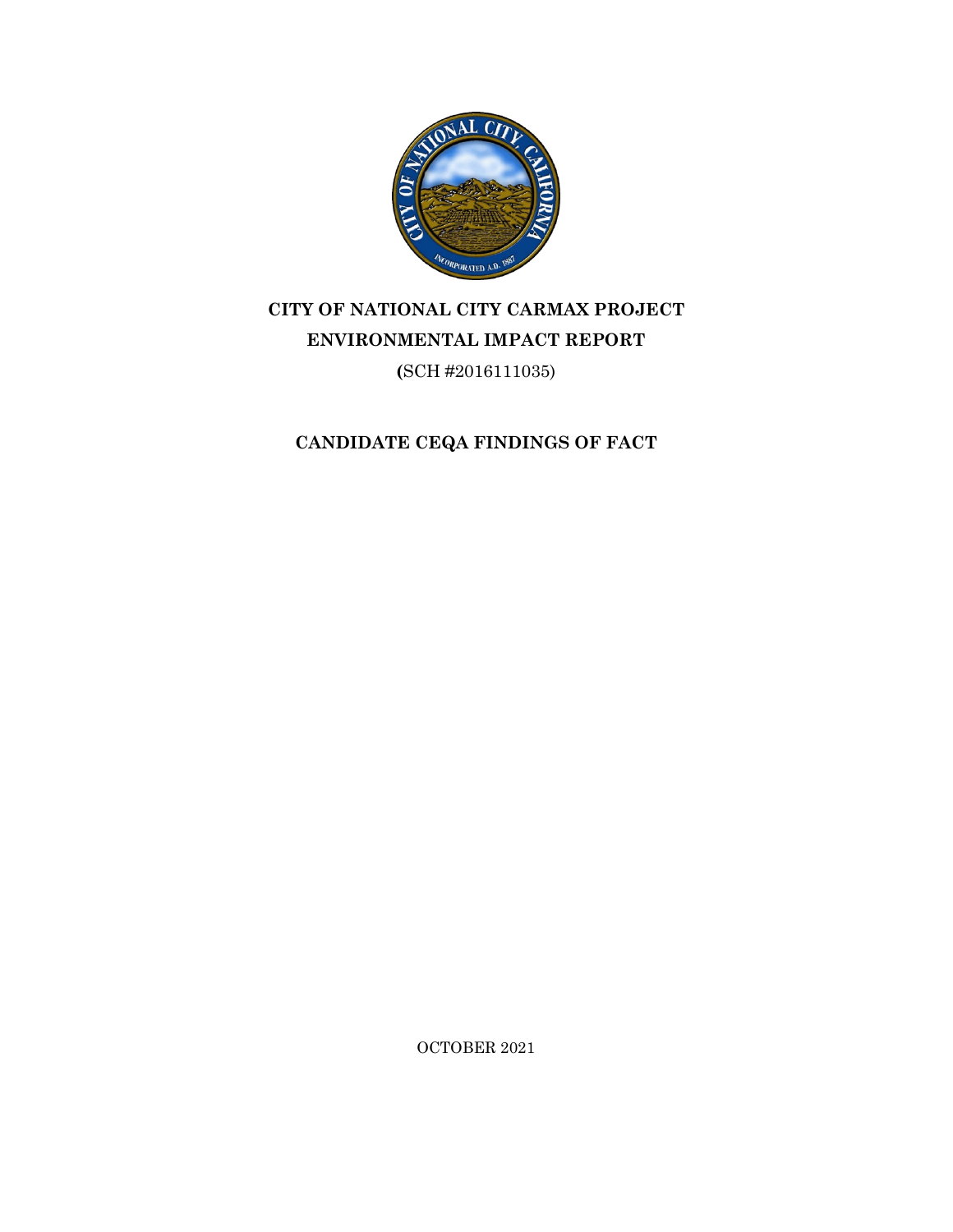# **TABLE OF CONTENTS**

| <b>Section</b> |                                                                                                                                        | Page    |
|----------------|----------------------------------------------------------------------------------------------------------------------------------------|---------|
|                |                                                                                                                                        |         |
|                |                                                                                                                                        |         |
|                |                                                                                                                                        |         |
|                |                                                                                                                                        |         |
|                |                                                                                                                                        |         |
|                |                                                                                                                                        |         |
|                |                                                                                                                                        |         |
|                |                                                                                                                                        |         |
|                |                                                                                                                                        |         |
|                | III. ENVIRONMENTAL REVIEW AND PUBLIC PARTICIPATION 5                                                                                   |         |
|                |                                                                                                                                        |         |
|                |                                                                                                                                        |         |
|                |                                                                                                                                        |         |
|                |                                                                                                                                        |         |
|                |                                                                                                                                        |         |
|                |                                                                                                                                        |         |
|                | VI. MITIGATION MONITORING AND REPORTING PROGRAM 8                                                                                      |         |
|                |                                                                                                                                        |         |
|                | VIII. FINDINGS RELATED TO LESS THAN SIGNIFICANT IMPACTS  10                                                                            |         |
|                | IX. SIGNIFICANT EFFECTS AND MITIGATION MEASURES 11                                                                                     |         |
|                | A. Impacts Mitigated to Less than Significant Levels: Findings Pursuant                                                                |         |
|                | B. Impacts that can only be Mitigated to Less than Significant Levels by<br>Another Jurisdiction: Findings Pursuant to CEQA Guidelines | $.26\,$ |
|                | C. Impacts that would remain Significant and Unavoidable Findings Pursuant                                                             |         |
| X.             |                                                                                                                                        |         |
| XI.            | FINDINGS REGARDING OTHER CEQA CONSIDERATIONS 27                                                                                        |         |
|                | А.                                                                                                                                     |         |
|                |                                                                                                                                        |         |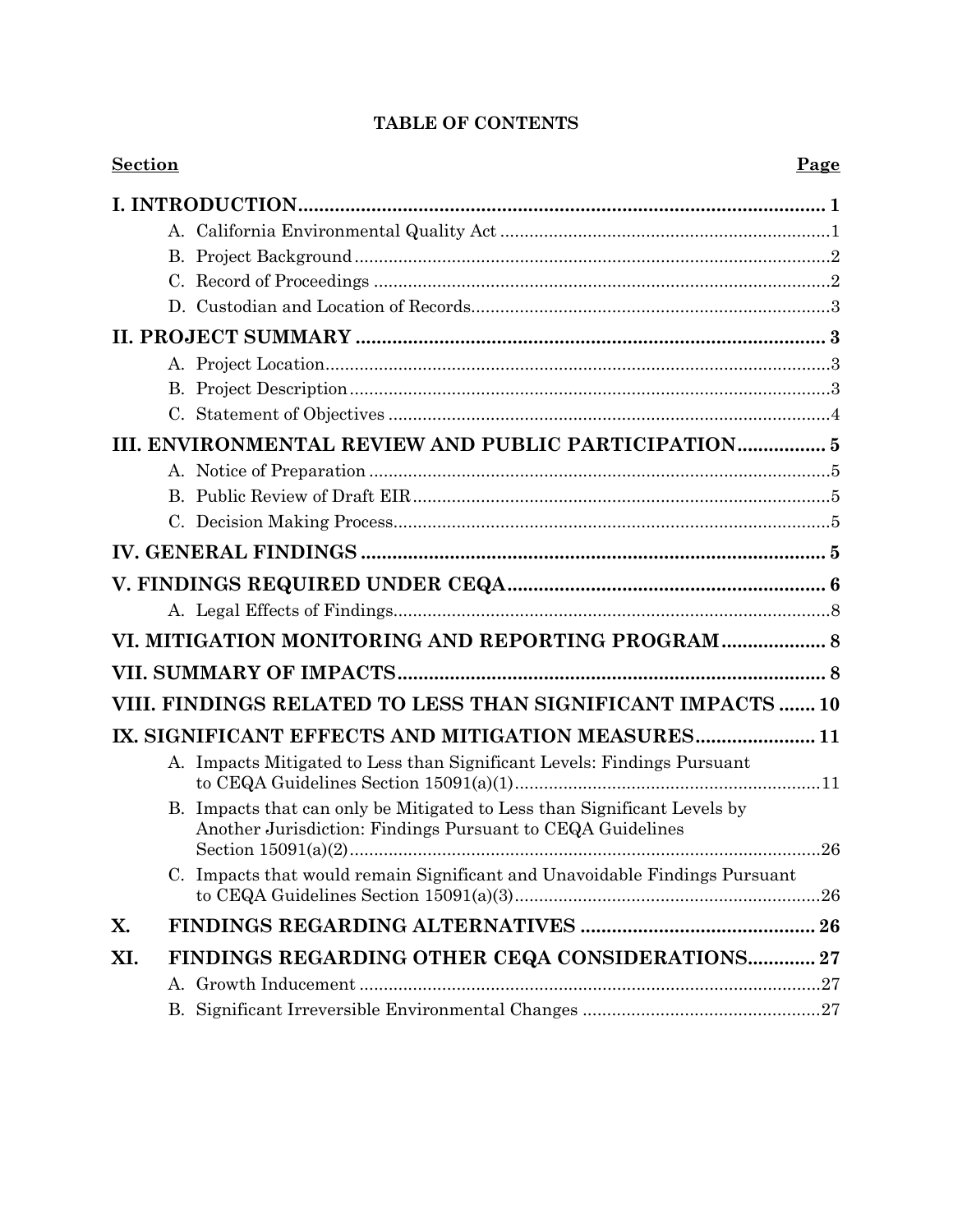# I. INTRODUCTION

# **A. California Environmental Quality Act**

The California Environmental Quality Act (CEQA) (Pub. Res. Code §§ 21000, et seq.) and the CEQA Guidelines (14 Cal. Code Regs. §§ 15000, et seq.) promulgated thereunder, require that the environmental impacts of a project or program be examined before a project is approved. In addition, CEQA and the State CEQA Guidelines require that certain findings be made before project approval. It is the exclusive discretion of the decision-maker certifying the Environmental Impact Report (EIR) to determine the adequacy of the proposed candidate findings. It is the role of staff to independently evaluate the proposed candidate findings and to make a recommendation to the decision-maker regarding their legal adequacy. Specifically, CEQA Section 15091(a) states that no public agency shall approve or carry out a project or program for which an EIR has been certified which identifies one or more significant effects on the environment that would occur if the project is approved or carried out, unless such public agency makes one or more of the following findings:

- (1) Changes or alterations have been required in, or incorporated into, the project which mitigate or avoid the significant environmental effects on the environment;
- (2) Those changes or alterations are within the responsibility and jurisdiction of another public agency and have been, or can or should be, adopted by that other agency; or
- (3) Specific economic, legal, social, technological, or other considerations, including considerations for the provision of employment opportunities for highly trained workers, make infeasible the mitigation measures or alternatives identified in the environmental impact report.

CEQA also requires that the findings made pursuant to Section 15091 of the CEQA Guidelines be supported by substantial evidence in the record (Section 15091(b) of the CEQA Guidelines). Under CEQA, substantial evidence means enough relevant information has been provided (and reasonable inferences from this information may be made) that a fair argument can be made to support a conclusion, even though other conclusions might also be reached. Substantial evidence must include facts, reasonable assumptions predicated upon facts, and expert opinion supported by facts (Section 15384 of the CEQA Guidelines).

When making the findings required in CEQA Section 15091 (a)(1), the agency shall also adopt a program for reporting on or monitoring the changes which it has either required in the project or made a condition of approval to avoid or substantially lessen significant environmental effects, if any have been identified. These measures, if included, must be fully enforceable through permit conditions, agreements, or other measures.

The following Candidate Findings of Fact (Findings) have been submitted to the City Council of the City of National City (City Council), as the decision making body, to be approved for the above-referenced project pursuant to CEQA. Having received, reviewed, and considered the Final Environmental Impact Report for the City of National City CarMax Project (project), State Clearinghouse No. 2016111035 (Final EIR), as well as all other information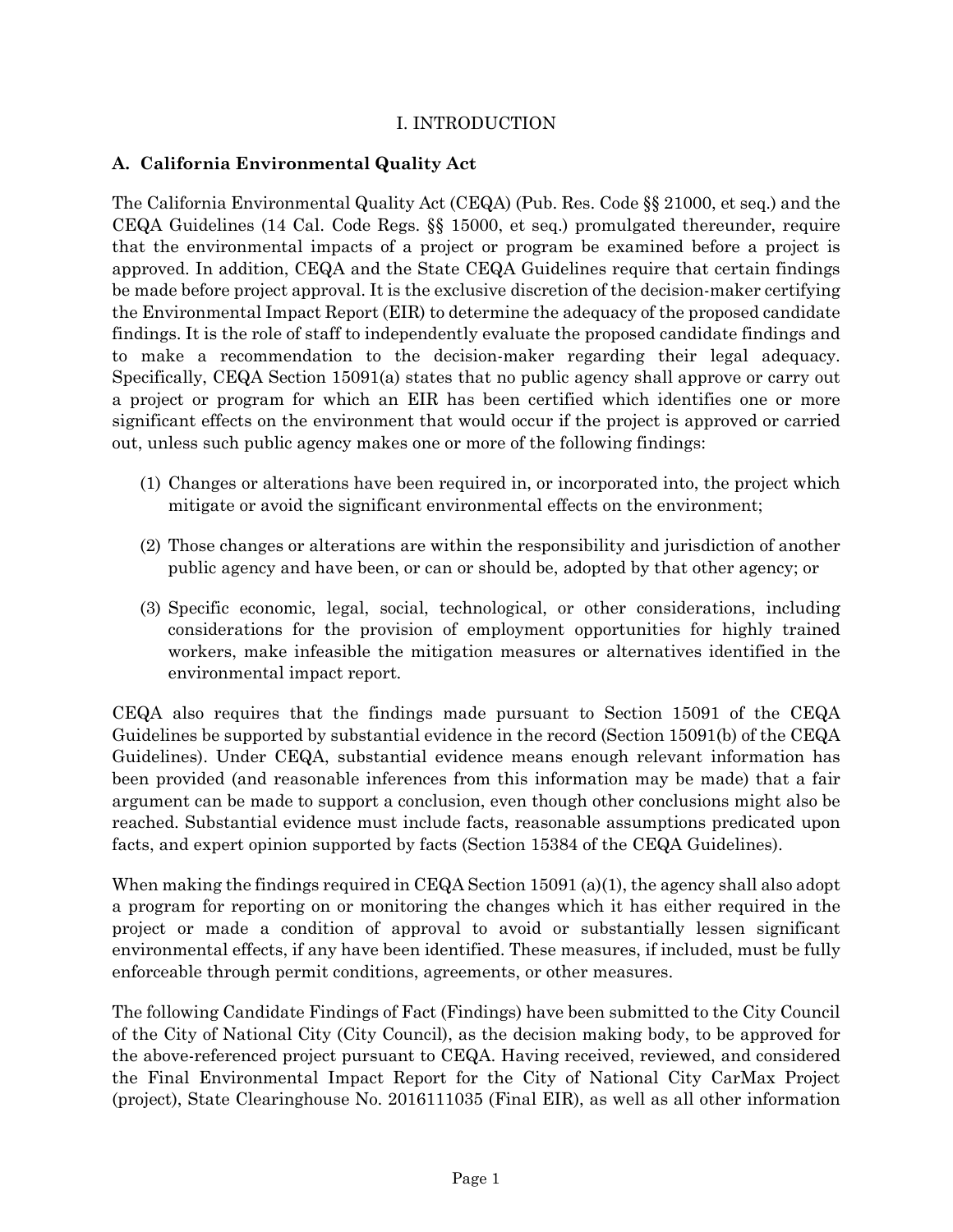in the Record of Proceedings (as defined below) on this matter, the following Findings are hereby adopted by the City of National City (City) in its capacity as the CEQA lead agency. These Findings set forth the environmental basis for current and subsequent discretionary actions to be undertaken by the City and responsible agencies for the implementation of the program.

# **B. Project Background**

The City prepared a Project EIR as defined in Section 15161 of the CEQA Guidelines. In accordance with CEQA, this Project EIR examines the environmental impacts of a specific development project, and focuses on the physical changes in the environment that would result from the project.

These Findings are made relative to the specific conclusions of the Final EIR prepared for the project.

# **C. Record of Proceedings**

For purposes of CEQA and these Findings, the Record of Proceedings for the project consists of the following documents and other evidence, at a minimum:

- The Notice of Preparation (NOP) and all other public notices issued by the City in conjunction with the project;
- Comments received on the NOP;
- The Draft EIR for the project;
- All written comments submitted by agencies or members of the public during the public review comment period on the Draft EIR;
- All responses to written comments submitted by agencies or members of the public during the public review and comment period for the Draft EIR;
- The Mitigation Monitoring and Reporting Program (MMRP);
- All documents, studies, EIRs, or other materials incorporated by reference or cited to in the Draft EIR and the Final EIR;
- All supplemental documents prepared for the EIR and submitted to the City Council prior to this hearing;
- Matters of common knowledge to the City, including but not limited to federal, state, and local laws and regulations;
- Any documents expressly cited in these Findings;
- City staff report prepared for this hearing related to the proposed project and any exhibits thereto;
- Project permit conditions; and
- Any other relevant materials required to be in the record of proceedings by CEQA section 21167.6(e).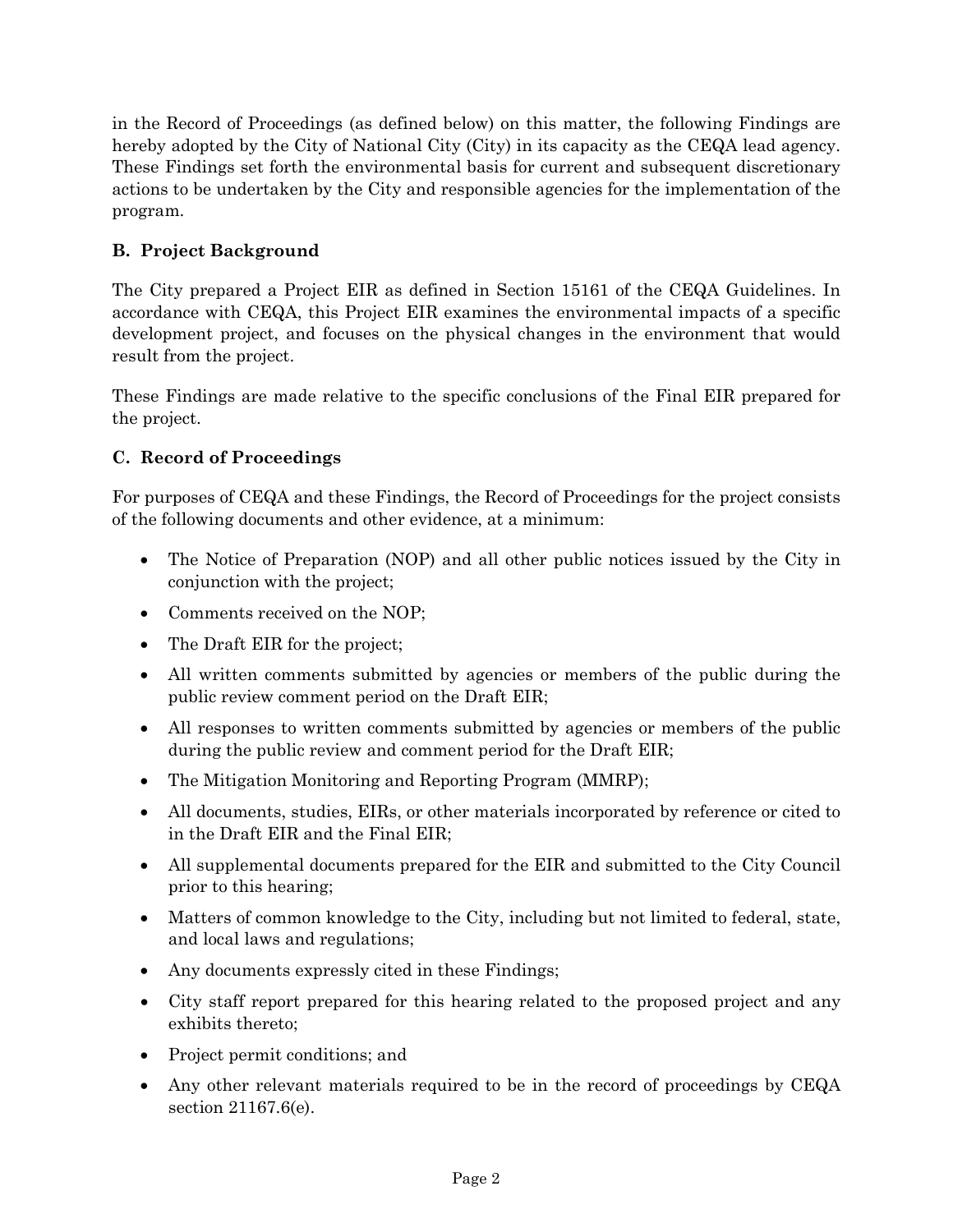The Draft EIR and related technical studies were made available for review during the public review period on the City's website at:

### [https://www.nationalcityca.gov/government/community-development/planning/current](https://www.nationalcityca.gov/government/community-development/planning/current-projects)[projects](https://www.nationalcityca.gov/government/community-development/planning/current-projects)

### **D. Custodian and Location of Records**

The documents and other materials which constitute the administrative record for the City's actions related to the project, as detailed above, are at the offices of the City's Planning Division, located at 1243 National City Boulevard, 1st Floor, National City, CA 91950. The Planning Division is the custodian of the administrative record for the project. Copies of these documents, which constitute the Record of Proceedings, are available upon request at the offices of the Planning Division. This information is provided in compliance with Public Resources Code Section 21081.6(a)(2) and CEQA Guidelines section 15091(e).

# II. PROJECT SUMMARY

# **A. Project Location**

The project site is situated along the Sweetwater River channel and is bordered to the west by Interstate 805 (I-805), to the north by State Route 54 (SR-54) and Sweetwater Road, to the east by Plaza Bonita Road and Westfield Plaza Bonita Mall, and to the south by the vegetated channel of the Sweetwater River. The CarMax facility and earthen channel would be constructed on the 15.08-acre project parcel (assessor parcel number 564-471-11). The project would also make frontage improvements along Plaza Bonita Road to add a sidewalk, and would relocate an existing sewer line that traverses the project site into the centerline of Plaza Bonita Road. The project would also manually remove invasive plant species from a portion of California Department of Transportation (Caltrans) right-of-way (ROW) immediately adjacent to the southwestern project boundary, and possibly relocate transmission lines crossing the I-805 ramp during construction. Additional details regarding the environmental setting are provided in Chapter 2.0 of the Final EIR.

#### **B. Project Description**

The proposed CarMax facility and earthen channel would be constructed on the 15.08-acre project parcel (assessor's parcel number 564-471-11). On the project parcel, the project proposes to construct an approximately 18,774-square-foot CarMax facility and associated parking lot on approximately 7.19 acres. The project would also make frontage improvements along Plaza Bonita Road to add a sidewalk, and would relocate an existing sewer line that traverses the project site into the centerline of Plaza Bonita Road. Additionally, the project would recontour and redirect approximately 2,012 linear feet of the unnamed creek located on the project site by constructing an earthen channel that would traverse the northwestern boundary of the property. Due to the elevation and adjacency to the unnamed creek, development of the project parcel would require grading of the property resulting in a net import of up to approximately 166,379 cubic yards.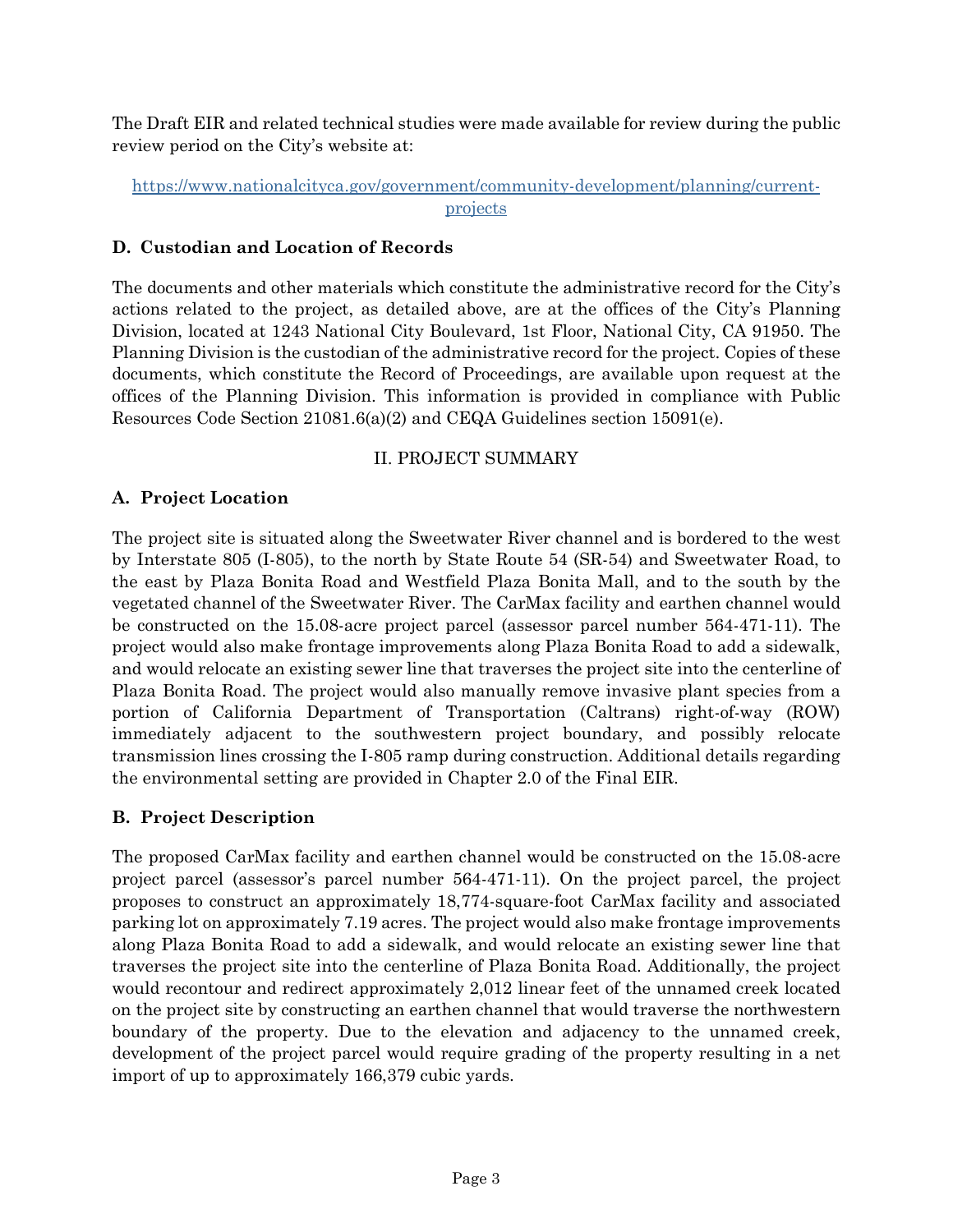The project would manually remove invasive plant species from a portion of Caltrans ROW immediately adjacent to the southwestern project boundary, and possibly relocate transmission lines crossing the I-805 ramp during construction. Removal of invasive plant species from this offsite location would ensure the success of biological mitigation completed on the project site. The applicant would obtain an encroachment permit for this work within Caltrans ROW. No permanent impacts would occur within Caltrans ROW.

The project includes a General Plan Amendment, Rezone, Tentative Parcel Map, Land Use Code (LUC) Amendment, and Conditional Use Permit (CUP) to allow development of a CarMax pre-owned automobile dealership, service building, non-public carwash, a customer/employee parking lot, a sales inventory lot, a staging lot, two public access driveways, one restricted access driveway, and landscaped areas.

The proposed General Plan Amendment and Rezone would change the existing land use designation and zoning of the CarMax facility portion of the project parcel from the Major Mixed-Use designation and the Major Mixed-Use District (MXD-2) zone to the Service Commercial land use designation and zone. The proposed General Plan Amendment and Rezone would also change the existing land use designation and zoning of the earthen channel portion of the project parcel from the Major Mixed-Use designation and the MXD-2 zone to the Open Space land use designation and zone. The LUC amendment is proposed to make automobile sales an allowed use in the Service Commercial (CS) zone subject to approval of a CUP. The project includes a CUP for the proposed CarMax facility. A tentative parcel map is proposed to subdivide the project parcel into two lots so that the proposed CarMax facility and the earthen channel would be on separate parcels. Additional details regarding the project description are provided in Chapter 3.0 of the Final EIR.

# **C. Statement of Objectives**

As described in Section 3.1 of the Final EIR, the following primary objectives are identified for the project:

- Develop an economically viable automobile sales (CarMax) facility that would create jobs and provide additional commercial opportunities for National City (City) and the San Diego region.
- Generate revenue for the City through sales tax and property tax.
- Increase commercial activity at the Westfield Plaza Bonita Mall and surrounding area by introducing a new commercial use nearby.
- Develop a project that is architecturally compatible with the surrounding properties.

The City has considered the statement of objectives sought by the project and hereby adopts these objectives as part of the project.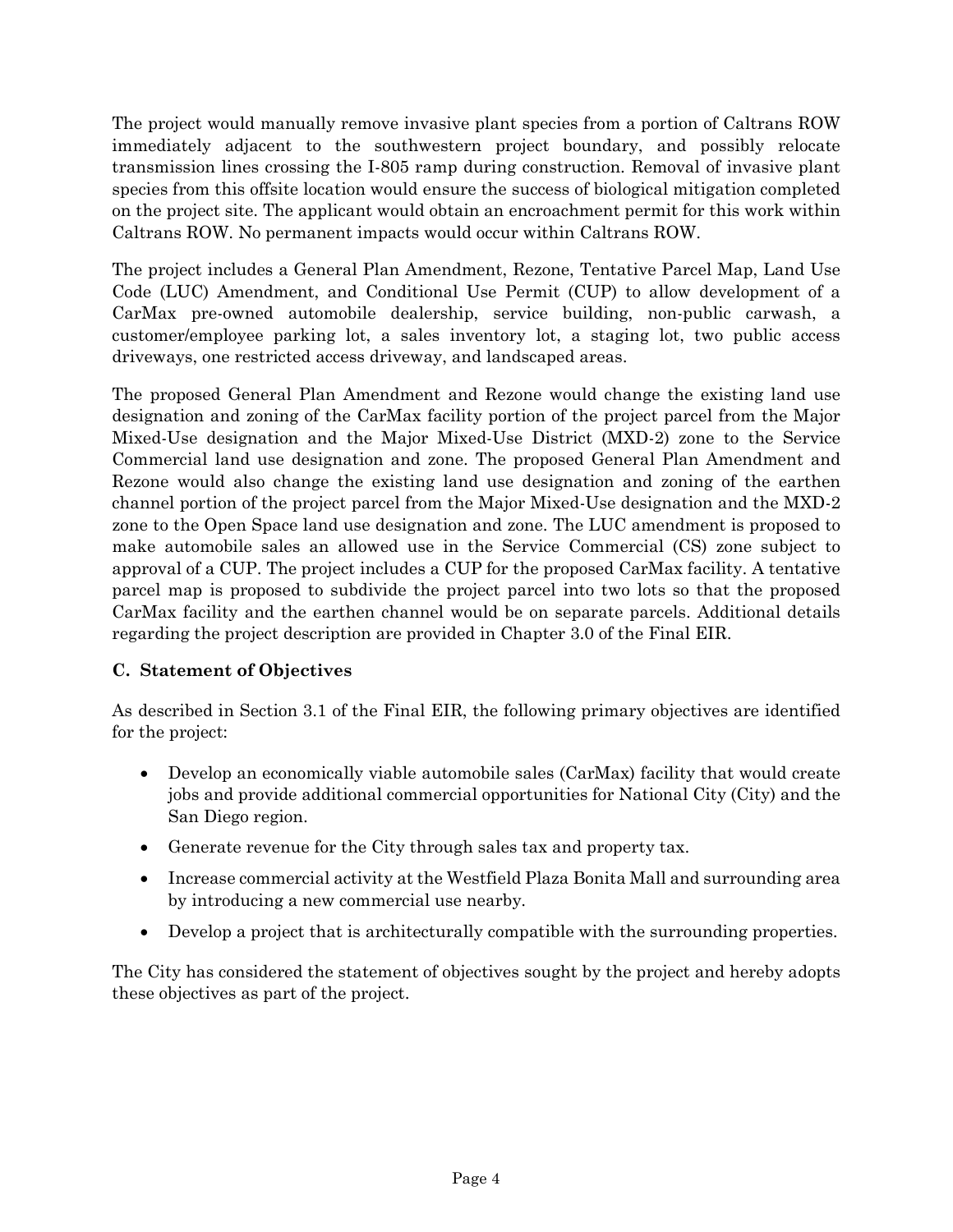### III. ENVIRONMENTAL REVIEW AND PUBLIC PARTICIPATION

# **A. Notice of Preparation**

In accordance with CEQA Guidelines Section 15082, the City distributed a Notice of Preparation (NOP) of a Draft EIR to the State Clearinghouse, local and regional responsible agencies, and other interested parties. The NOP was circulated for public comment from November 14, 2016 to December 14, 2016. Comment letters received during the NOP review period are included in the Final EIR as Appendix A.

# **B. Public Review of Draft EIR**

The Draft EIR for the project was prepared and circulated for review and comment by the public, agencies, and organizations for a public review period that began on November 6, 2020, and concluded on December 21, 2020. A Notice of Completion of the Draft EIR was sent to the State Clearinghouse and the Draft EIR was circulated to state agencies for review through the State Clearinghouse, Office of Planning and Research.

A Notice of Availability of the Draft EIR for review was mailed to organizations and parties expressing interest in the project. Comments submitted to the City during the public review of the Draft EIR have received formal responses as required by CEQA. Those responses to comments have been incorporated into the Final EIR.

# **C. Decision Making Process**

The project will be formally heard before the City Council on November 2, 2021 when an ultimate disposition (approval/denial of the project and certification of the Final EIR) will be determined.

# IV. GENERAL FINDINGS

The City hereby finds as follows:

- Pursuant to CEQA Guidelines Sections 15050 and 15051, the City is the "lead agency" for the project.
- The Draft EIR and Final EIR were prepared in compliance with CEQA, CEQA Guidelines, and any City Significance Determination Thresholds.
- The City has independently reviewed and analyzed the Draft EIR and Final EIR, and these documents reflect the independent judgment of the City.
- An MMRP has been prepared for the project, which the City has adopted or made a condition of approval of the project. That MMRP is incorporated herein by reference and is considered part of the Record of Proceedings for the project.
- The MMRP designates responsibility and anticipated timing for the implementation of mitigation measures. The City will serve as the MMRP Coordinator.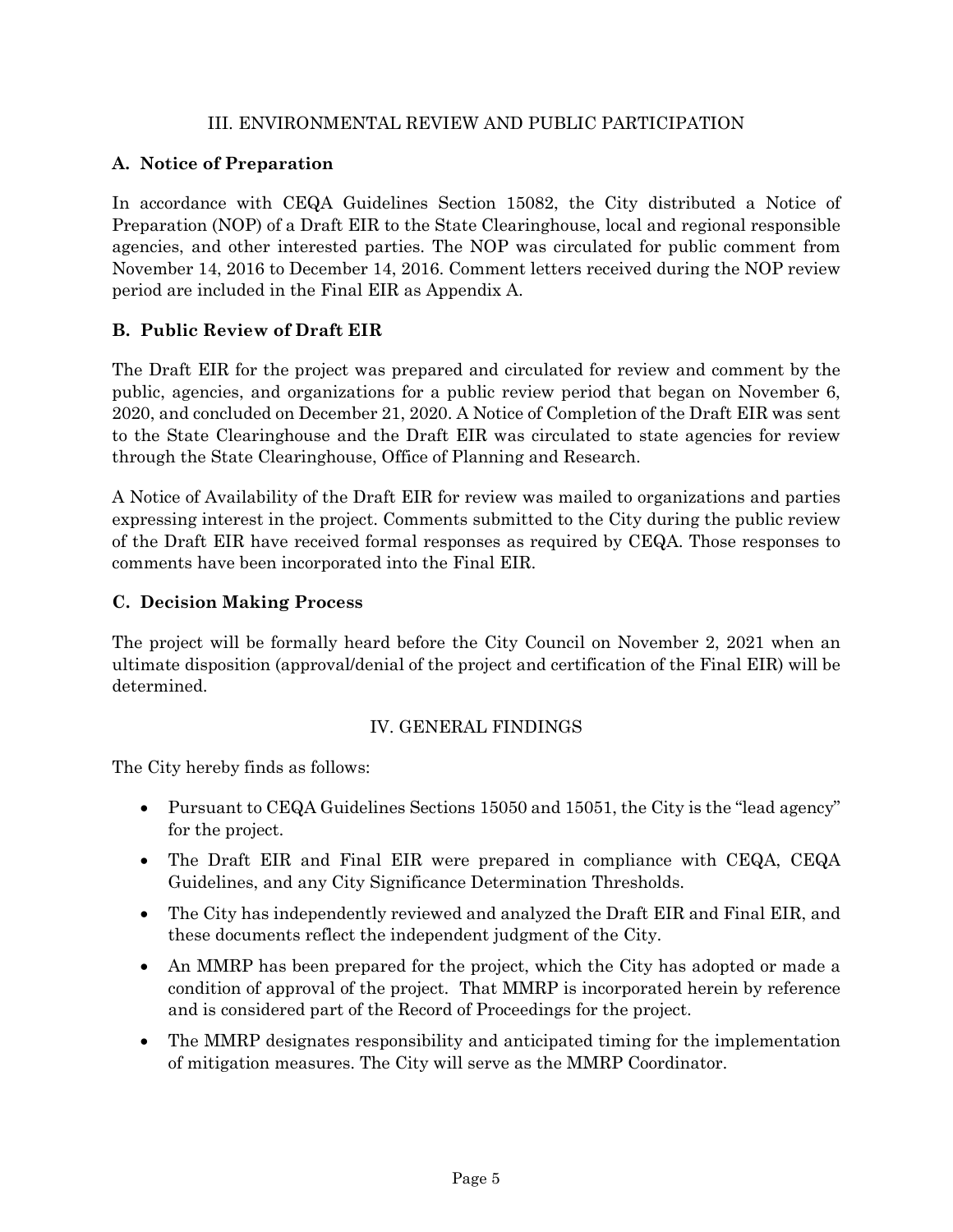- In determining whether the project has a significant impact on the environment, and in adopting these Findings pursuant to Section 21081 of CEQA, the City has based its decision on substantial evidence and has complied with CEQA Sections 21081.5 and 21082.2 and CEQA Guidelines Section 15901(b).
- The impacts of the project have been analyzed to the extent feasible at the time of certification of the Final EIR.
- The City reviewed the comments received on the Draft EIR and the responses thereto and has determined that neither the comments received nor the responses to such comments add significant new information regarding environmental impacts associated with the project. The City has based its actions on full appraisal of all viewpoints, including all comments received up to the date of adoption of these Findings concerning the environmental impacts identified and analyzed in the Final EIR.

The responses to comments on the Draft EIR, which are contained in the Final EIR, clarify and amplify the analysis in the Draft EIR.

- The City has made no decisions that constitute an irretrievable commitment of resources toward the project prior to certification of the Final EIR, nor has the City previously committed to a definite course of action with respect to the project.
- Copies of all the documents incorporated by reference in the Draft EIR and/or Final EIR are and have been available upon request at all times at the offices of the City, custodian of record for such documents or other materials.
- Having received, reviewed, and considered all information and documents in the record, the City hereby conditions the project and finds as stated in these Findings.

# V. FINDINGS REQUIRED UNDER CEQA

CEQA Section 21002 provides that "public agencies should not approve projects as proposed if there are feasible alternatives or feasible mitigation measures available that would substantially lessen the significant environmental effects of such projects[...]." The same statute states that the procedures required by CEQA "are intended to assist public agencies in systematically identifying both the significant effects of proposed projects or programs and the feasible alternatives or feasible mitigation measures that will avoid or substantially lessen such significant effects." CEQA Section 21002 goes on to state that "in the event [that] specific economic, social, or other conditions make infeasible such project alternatives or such mitigation measures, individual projects may be approved in spite of one or more significant effects."

The mandate and principles announced in CEQA Section 21002 are implemented, in part, through the requirement that agencies must adopt findings before approving projects or programs for which EIRs are required. For each significant environmental effect identified in an EIR for a proposed project or program, the approving agency must issue a written finding reaching one or more of three permissible conclusions. The first such finding is that "changes or alterations have been required in, or incorporated into, the project which avoid or substantially lessen the significant environmental effect as identified in the Final EIR"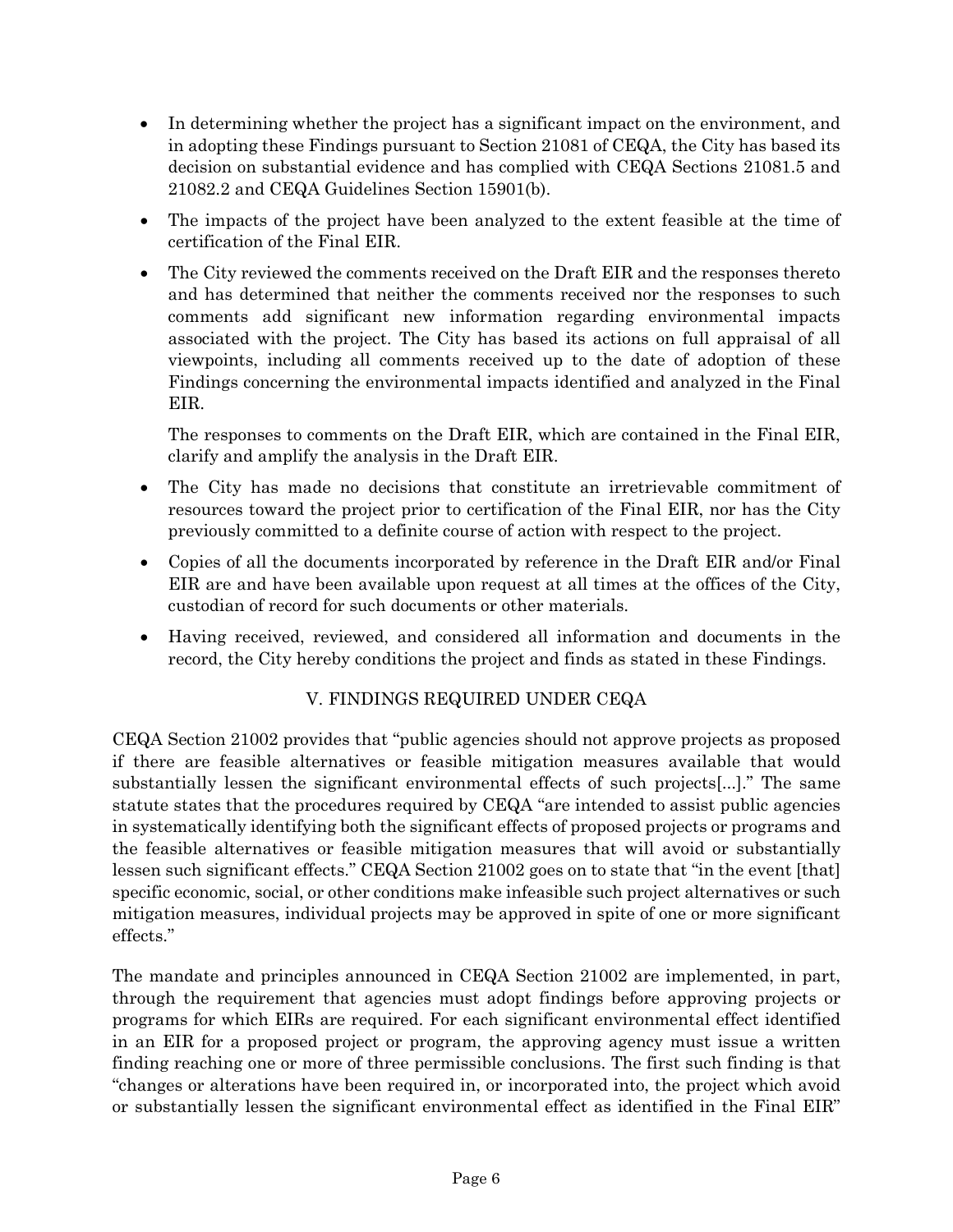$(CEQA$  Guidelines Section  $15091(a)(1)$ . The second permissible finding is that "such changes" or alterations are within the responsibility and jurisdiction of another public agency and not the agency making the finding. Such changes have been adopted by such other agency or can and should be adopted by such other agency" (CEQA Guidelines Section 15091 (a)(2)). The third potential conclusion is that "specific economic, legal, social, technological, or other considerations, including provision of employment opportunities for highly trained workers, make infeasible the mitigation measures or project alternatives identified in the Final EIR" (CEQA Guidelines Section 15091(a)(3)). CEQA Section 21061.1 defines "feasible" to mean "capable of being accomplished in a successful manner within a reasonable period of time, taking into account economic, environmental, social and technological factors." CEQA Guidelines Section 15364 adds another factor: "legal" considerations (see also *Citizens of Goleta Valley v. Board of Supervisors* (1990) 52 Cal.3d 553, 565).

The concept of "feasibility" also questions of a particular alternative or mitigation measure promotes the underlying goals and core objectives of a project (see *San Diego Citizenry Group v. County of San Diego* (2013) 219 Cal.App.4th 1, 18; see also *City of Del Mar v. City of San Diego* (1982) 133 Cal.App.3d 410, 417). "[F]easibility' under CEQA encompasses 'desirability' to the extent that desirability is based on a reasonable balancing of the relevant economic, environmental, social, and technological factors" (Ibid).

The CEQA Guidelines do not define the difference between "avoiding" a significant environmental effect and merely "substantially lessening" such an effect. The City must therefore glean the meaning of these terms from the other contexts in which the terms are used. CEQA Section 21081, on which CEQA Guidelines Section 15091 is based, uses the term "mitigate" rather than "substantially lessen." The CEQA Guidelines therefore equate "mitigating" with "substantially lessening." Such an understanding of the statutory term is consistent with the policies underlying CEQA, which include the policy that "public agencies should not approve projects as proposed if there are feasible alternatives or feasible mitigation measures available which would substantially lessen the significant environmental effects of such projects" (CEQA Section 21002).

For purposes of these Findings, the term "avoid" refers to the effectiveness of one or more mitigation measures to reduce an otherwise significant effect to a less than significant level. In contrast, the term "substantially lessen" refers to the effectiveness of such measure or measures to substantially reduce the severity of a significant effect, but not to reduce that effect to a less than significant level. These interpretations appear to be mandated by the holding in *Laurel Hills Homeowners Association v. City Council* (1978) 83 Cal.App.3d 515, 519-527, in which the Court of Appeal held that an agency had satisfied its obligation to substantially lessen or avoid significant effects by adopting numerous mitigation measures, not all of which rendered the significant impacts in question less than significant.

Although CEQA Guidelines Section 15091 requires only that approving agencies specify that a particular significant effect is "avoid[ed] or substantially lessen[ed]," these Findings, for purposes of clarity, in each case will specify whether the effect in question has been reduced to a less-than-significant level or has simply been substantially lessened but remains significant. Moreover, although CEQA Guidelines Section 15091, read literally, does not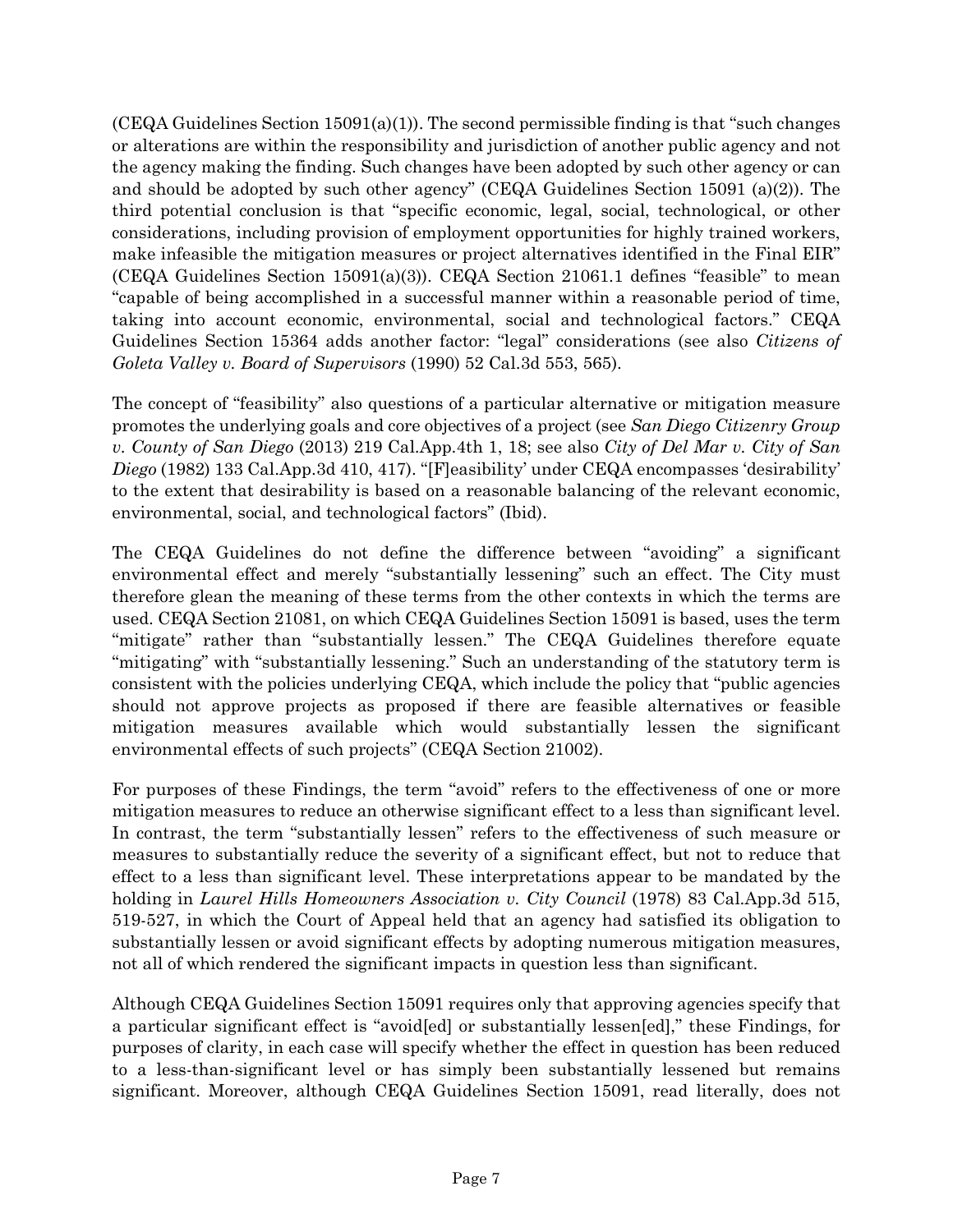require findings to address environmental effects that an EIR identifies as merely "potentially significant," these Findings will nevertheless fully account for all such effects identified in the Final EIR.

In short, CEQA requires that the lead agency adopt mitigation measures or alternatives, where feasible, to substantially lessen or avoid significant environmental impacts that would otherwise occur. Project modifications or alternatives are not required, however, where such changes are infeasible or where the exclusive jurisdiction and responsibility for modifying the project lies with some other agency (CEQA Guidelines, § 15091, subd. (a), (b), and (c)).

# **A. Legal Effects of Findings**

To the extent that these Findings conclude that various design features incorporated into the program and mitigation measures outlined in the Final EIR are feasible and have not been modified, superseded, or withdrawn, the City hereby binds itself to implement these design features and mitigation measures. These Findings, therefore, constitute a binding set of obligations that will come into effect when the City formally approves the project.

# VI. MITIGATION MONITORING AND REPORTING PROGRAM

As required by Public Resources Code Section 21081.6 (a)(1), the City, in adopting these Findings, also concurrently adopts an MMRP. The program is designed to ensure that during project implementation, all responsible parties comply with the feasible mitigation measures identified below. The MMRP is described in the document entitled "Mitigation Monitoring and Reporting Program," included as Chapter 10 of the Final EIR. The City will use the MMRP to track compliance with required mitigation measures. The MMRP will be available for the public to review by request during the mitigation compliance period, which is an ongoing following program approval and through buildout of future projects implemented under the conditions of the program.

The MMRP will serve the dual purpose of verifying completion of the mitigation measures for the program and generating information on the effectiveness of the mitigation measures to guide future decisions.

# VII. SUMMARY OF IMPACTS

The Final EIR contains an environmental analysis of the potential impacts associated with project implementation. The Final EIR concludes that the project would have **no significant impacts and require no mitigation measures** associated with the following issue areas:

- Aesthetics (Issue 1-Scenic Vistas, 2-Scenic Resources, Issue 3-Visual Character or Quality, and Issue 4-Light or Glare)
- Air Quality (Issue 1-Air Quality Plan Implementation, Issue 2- Criteria Pollutants, Issue 3-Sensitive Receptors and Issue 4-Odors)
- Biological Resources (Issue 4-Wildlife Corridors, Issue 5-Local Ordinances, and Issue 6-Habitat Conservation Plans)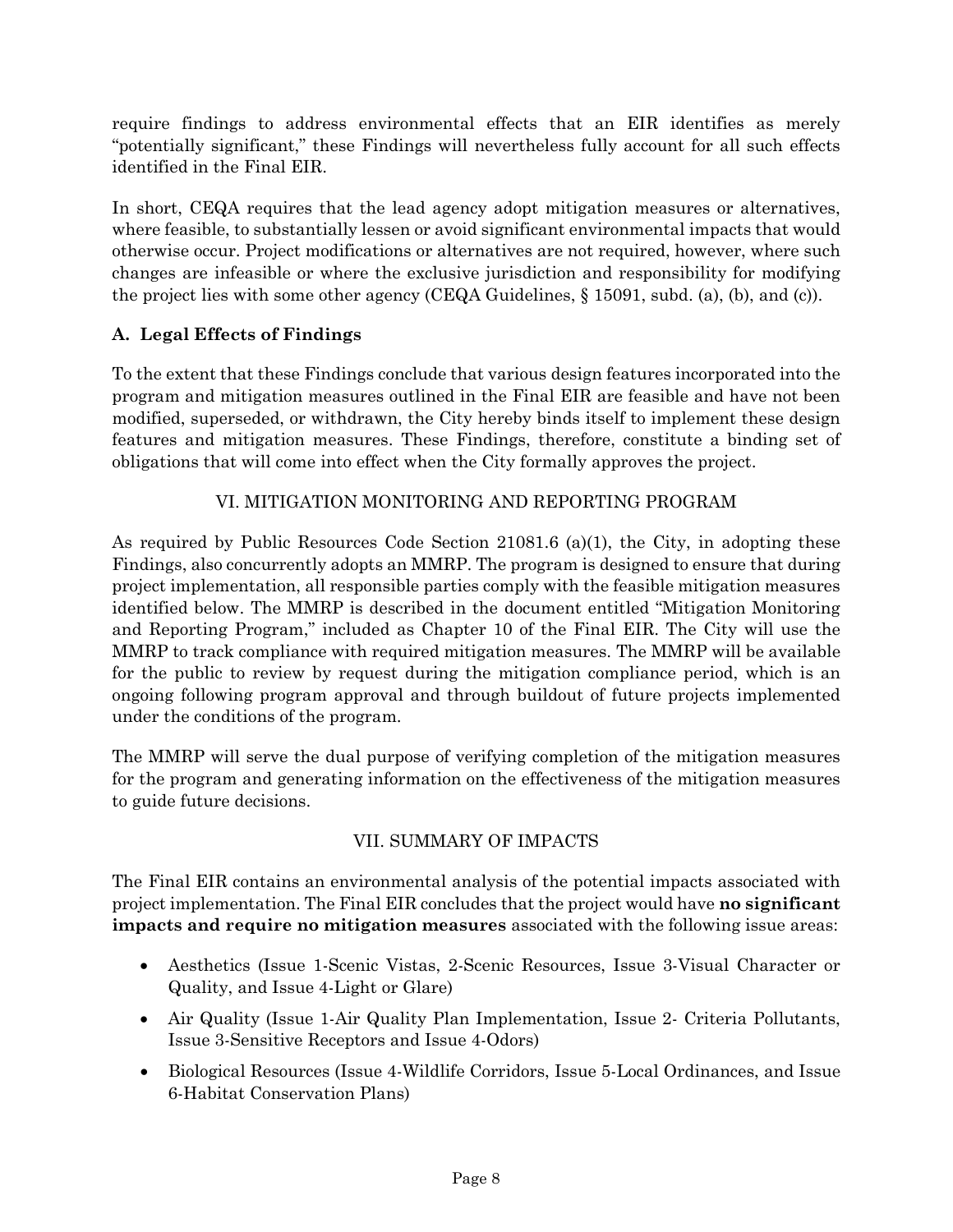- Cultural and Tribal Cultural Resources (Issue 1-Historic Resources and Issue 3- Human Remains)
- Energy (Issue 1- Energy Resources and Issue 2-Conflicts with Plans or Policies)
- Geology and Soils (Issue 1- Seismic Hazards, Issue 2-Erosion or Loss of Topsoil, Issue 3-Soil Stability, Issue 4-Expansive Soils, and Issue 5-Septic Systems)
- Greenhouse Gas (Issue 1-GHG Emissions, Issue 2-Consistency with Plans, Policies, and Regulations)
- Hazards (Issues 1 and 2-Hazardous Materials Use, Issue 3-Hazards Within One-Quarter Mile of a School, Issue 4-Hazardous Materials Sites, Issue 5-Airport Hazards, Issue 6-Emergency Response Plans, and Issue 7-Wildland Fires)
- Hydrology and Water Quality (Issue 1-Water Quality Standards, Issue 2- Groundwater Supplies, Issue 3-Drainage Patterns, Issue 4-Flood Hazards, and Issue 5-Water Quality Control Plan and Groundwater Management Plan)
- Land Use (Issue 1-Physically Divide an Established Community and Issue 2-Conflicts with Applicable Plans and Zoning)
- Noise (Issue 1-Ambient Noise and Issue 2-Ground Borne Vibration)
- Public Services and Recreation (Issues 1 and 2-Public Services and Recreation)
- Transportation (Issue 1- Circulation System, Issue 2-VMT Analysis, Issue 3- Hazards Due to a Design Feature, and Issue 4-Emergency Access)
- Utilities and Service Systems (Issues 1, 2, and 3-Utilities and Issues 4 and 5-Solid Waste)
- Wildfire (Issue 1-Emergency Response Plans, Issue 2-Pollutants from Wildfire, Issue 3-Infrastructure, and Issue 4-Flooding or Landslides)

The Final EIR concludes that implementation of the project would result in **significant direct impacts that would be mitigated to less than significant levels** with respect to the following issue areas:

- Biological Resources (Issue 1-Sensitive Species, Issue 2-Sensitive Riparian Habitats, and Issue 3-Jurisdictional Wetlands and Waters) (Direct and Cumulative)
- Cultural and Tribal Resources (Issue 2-Archeological Resources and Issue 4-Tribal Cultural Resources) (Direct and Cumulative)
- Paleontological Resources (Issue 1-Paleontological Resources) (Direct and Cumulative)

The Final EIR concludes that implementation of the project would not result in any **significant and unavoidable impacts**.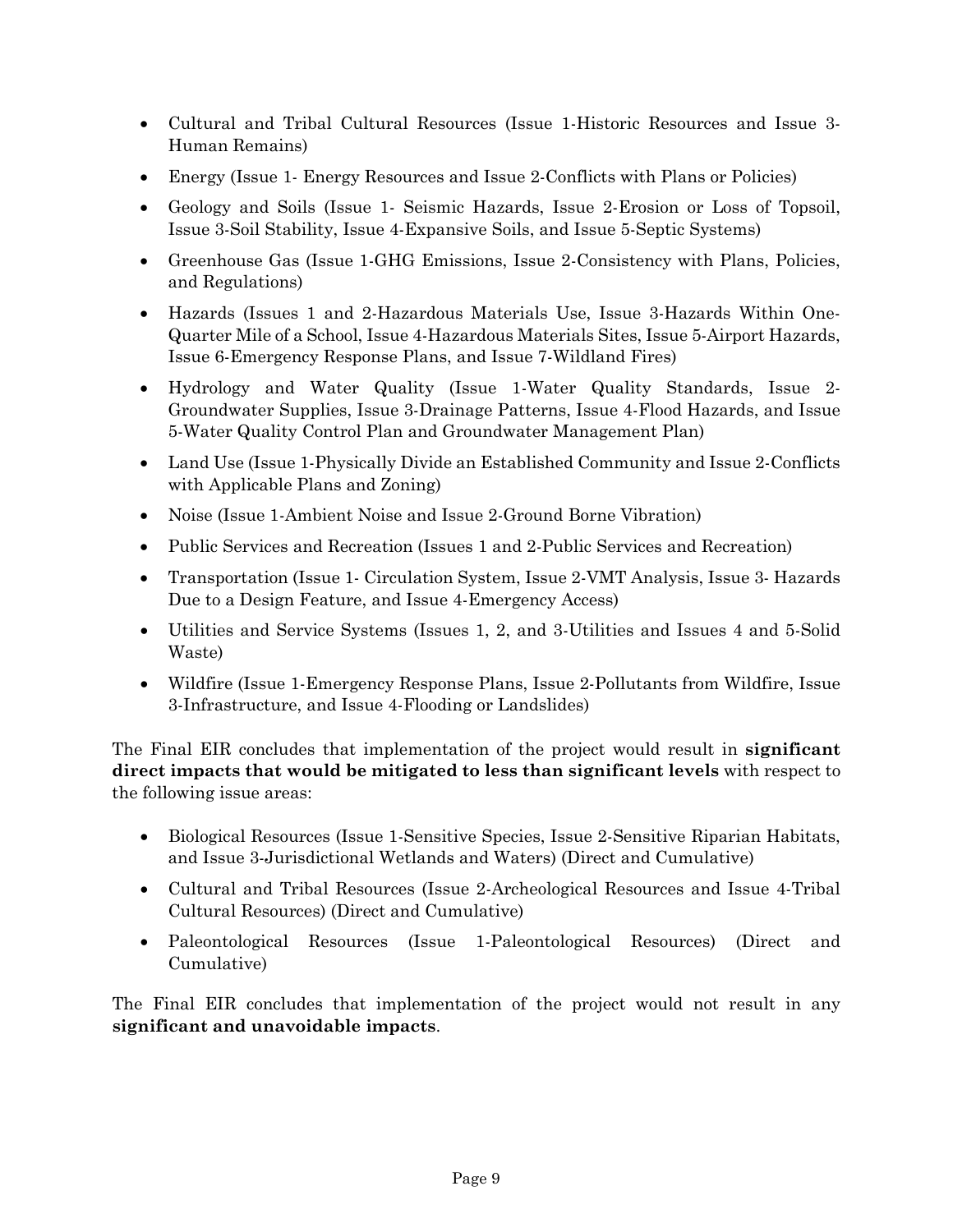#### VIII. FINDINGS RELATED TO LESS THAN SIGNIFICANT IMPACTS

The City finds the characterization of impacts in the Final EIR with respect to issue areas identified as less than significant have been described accurately and would result in less than significant impacts as so described in the Final EIR. This finding applies to the impacts evaluated in the Final EIR and determined to be less than significant, as stated under VII, Summary of Impacts, and listed below:

- Aesthetics (Issue 1-Scenic Vistas, 2-Scenic Resources, Issue 3-Visual Character or Quality, and Issue 4-Light or Glare)
- Air Quality (Issue 1-Air Quality Plan Implementation, Issue 2- Criteria Pollutants, Issue 3-Sensitive Receptors and Issue 4-Odors)
- Biological Resources (Issue 4-Wildlife Corridors, Issue 5-Local Ordinances, and Issue 6-Habitat Conservation Plans)
- Cultural and Tribal Cultural Resources (Issue 1-Historic Resources and Issue 3- Human Remains)
- Energy (Issue 1- Energy Resources and Issue 2-Conflicts with Plans or Policies)
- Geology and Soils (Issue 1- Seismic Hazards, Issue 2-Erosion or Loss of Topsoil, Issue 3-Soil Stability, Issue 4-Expansive Soils, and Issue 5-Septic Systems)
- Greenhouse Gas (Issue 1-GHG Emissions, Issue 2-Consistency with Plans, Policies, and Regulations)
- Hazards (Issues 1 and 2-Hazardous Materials Use, Issue 3-Hazards Within One-Quarter Mile of a School, Issue 4-Hazardous Materials Sites, Issue 5-Airport Hazards, Issue 6-Emergency Response Plans, and Issue 7-Wildland Fires)
- Hydrology and Water Quality (Issue 1-Water Quality Standards, Issue 2- Groundwater Supplies, Issue 3-Drainage Patterns, Issue 4-Flood Hazards, and Issue 5-Water Quality Control Plan and Groundwater Management Plan)
- Land Use (Issue 1-Physically Divide an Established Community and Issue 2-Conflicts with Applicable Plans and Zoning)
- Noise (Issue 1-Ambient Noise and Issue 2-Ground Borne Vibration)
- Public Services and Recreation (Issues 1 and 2-Public Services and Recreation)
- Transportation (Issue 1- Circulation System, Issue 2-VMT Analysis, Issue 3- Hazards Due to a Design Feature, and Issue 4-Emergency Access)
- Utilities and Service Systems (Issues 1, 2, and 3-Utilities and Issues 4 and 5-Solid Waste)
- Wildfire (Issue 1-Emergency Response Plans, Issue 2-Pollutants from Wildfire, Issue 3-Infrastructure, and Issue 4-Flooding or Landslides)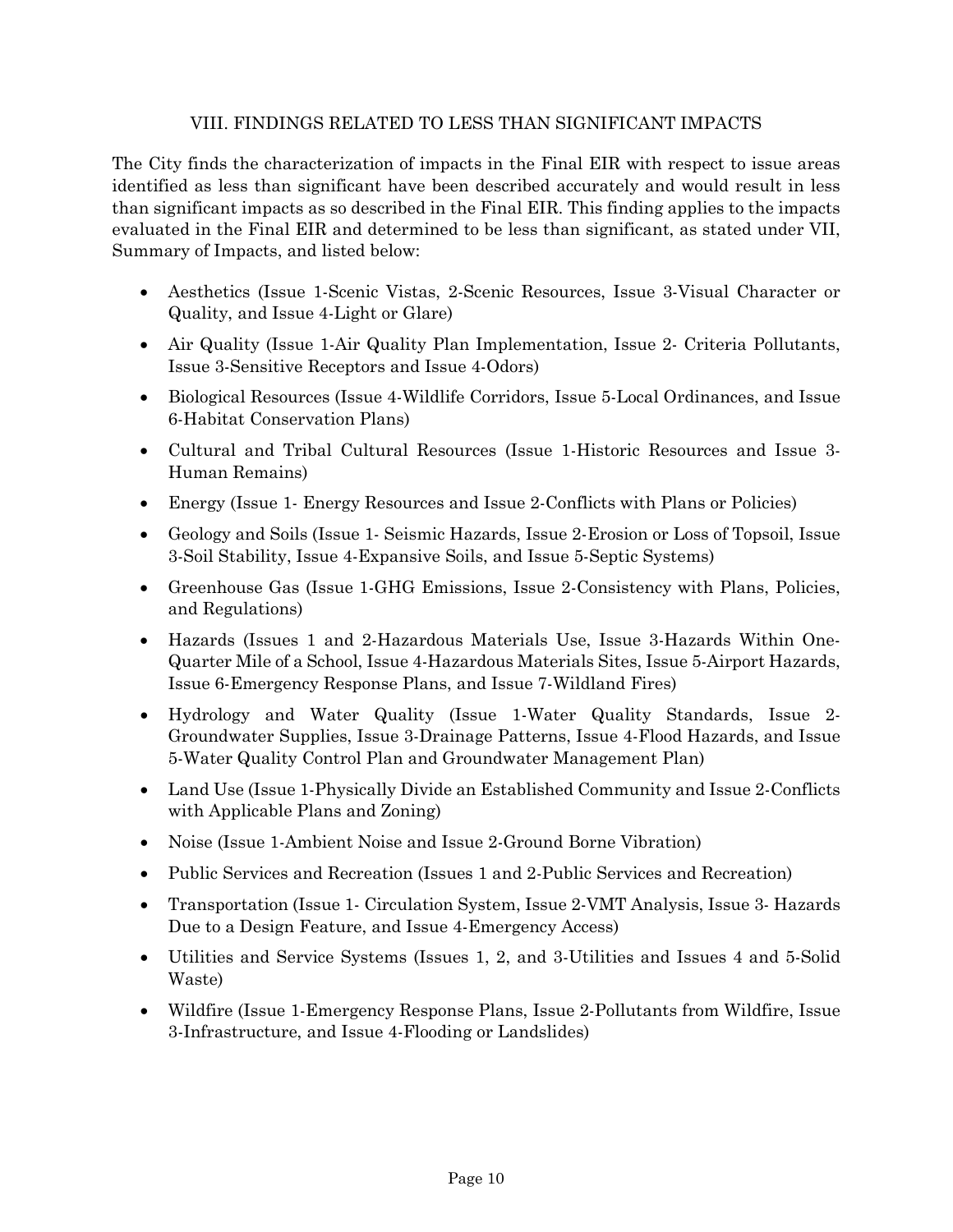# IX. SIGNIFICANT EFFECTS AND MITIGATION MEASURES

# **A. Impacts Mitigated to Less than Significant Levels: Findings Pursuant to CEQA Guidelines Section 15091(a)(1)**

#### **1. Biological Resources**

#### *Significance Determinations Threshold 1: Sensitive Species*

Pursuant to Issue 1, a significant impact would occur if the project would result in a substantial adverse impact, either directly or through habitat modifications, to any species identified as a candidate, sensitive, or special status species in local or regional plans, policies or regulations, or by the California Department of Fish and Wildlife (CDFW) or U.S. Fish and Wildlife Service (USFWS).

#### Impact BIO-1

As described in Section 4.3.3 of the Final EIR, the project would impact 1.39 acres of riparian woodland habitat that may function as suitable habitat for least Bell's vireo (LBV), coastal California gnatcatcher (CAGN), and southwestern willow flycatcher (SWFL). Additionally, this riparian woodland habitat is located near the cattail marsh habitat where light‐footed Ridgway's rail was observed. Protocol surveys of the area were conducted in 2015; no SWFL, LBV or CAGN were observed. Protocol level surveys were conducted for light-footed Ridgway's rail in 2017; the species was documented adjacent to the project site within the cattail marsh patch by the existing bike path adjacent to the Sweetwater River. Although none of these species were observed within the project site, there is a possibility that sensitive species are supported by the on-site habitat (see Impact BIO-2); therefore, the loss of 1.39 acres of riparian woodland habitat is a significant impact.

#### Mitigation

Impacts to sensitive species due to habitat loss would be mitigated through restoration and revegetation of native habitat within the project site as detailed in MM-BIO-1:

#### MM-BIO-1 Habitat Restoration and Habitat Mitigation and Monitoring Plan

Impacts to wildlife species and sensitive habitats would be mitigated through restoration and revegetation of native habitat within the channel area of the project site. The following habitats and acreages would be created:

- 1.24 acres of arroyo willow thickets habitat
- 2.36 acres of cattail marshes
- 0.38 acre of mule-fat thickets
- 1.16 acres of San Diego sunflower scrub/coastal sage scrub

All non-native habitat within the channel area would be revegetated with native plant species. Because the channel area currently supports non-native and disturbed vegetation, there would be a net gain of 2.09 acres of native habitat following habitat restoration. In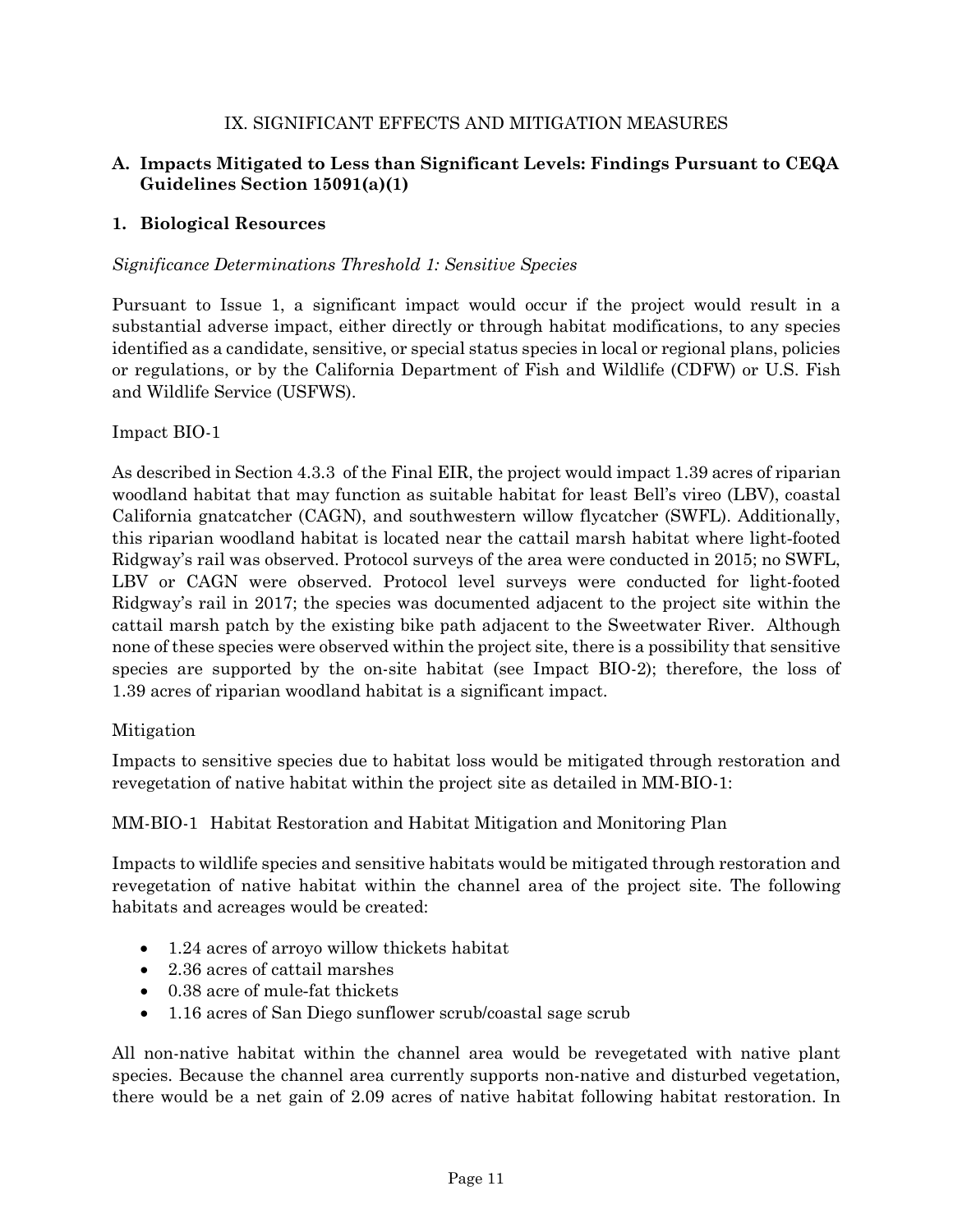order to ensure successful revegetation/creation of self‐sustaining riparian and upland habitats, a Habitat Mitigation and Monitoring Plan shall be prepared to ensure the ecological functions and values of the impacted habitats are restored. The Habitat Mitigation and Monitoring Plan shall include:

- Sufficient restoration or creation of habitat to fulfill the mitigation obligations.
- The planting plan shall be designed to ensure that the appropriate restored/created habitat is suitable for the coastal California gnatcatcher and least Bell's vireo, and allows for wildlife movement (e.g., appropriate width and vegetative cover).
- The planting design shall also include adequate wetland buffers as determined in consultation with the agencies.
- A native planting palette appropriate for each vegetation type being mitigated and appropriate to local conditions. No non-native plant species shall be planted in the project site.
- Irrigation for upland and wetland habitat types for the first two to three years following installation. Irrigation is to be removed during the final two years of restoration to ensure that the habitat is self‐sustaining.
- A 120-day plant establishment period plus five-year restoration maintenance period (or until success criteria are met).
- Qualitative and quantitative monitoring methods to ensure that success criteria are met.
- Five-year maintenance methods.
- Success criteria for establishment period and years 1–5.
- Responsibilities and qualifications of restoration and maintenance contractor(s) and restoration ecologist.

# Finding

Pursuant to State CEQA Guidelines Section 15091(a)(1), changes or alterations are required in, or incorporated into, the project that will substantially lessen or avoid the significant effect as identified in the Final EIR to a level less than significant. Specifically, mitigation measure MM-BIO-1 is feasible and shall be required to be implemented.

#### Rationale

Implementation of MM-BIO-1 would reduce significant direct and cumulative impacts to sensitive species due to habitat loss to a level less than significant. This mitigation measure would require the restoration and revegetation of sensitive habitats at ratios approved by the wildlife agencies to represent adequate values to ensure viable regrowth of the lost acreages. The mitigation measure also requires the preparation of a Habitat Mitigation and Monitoring Plan to ensure the restored habitat supports its ecological functions into the future. Because implementation of the mitigation measure would ensure that values of the impacted habitats are restored, impacts would be reduced to a level less than significant.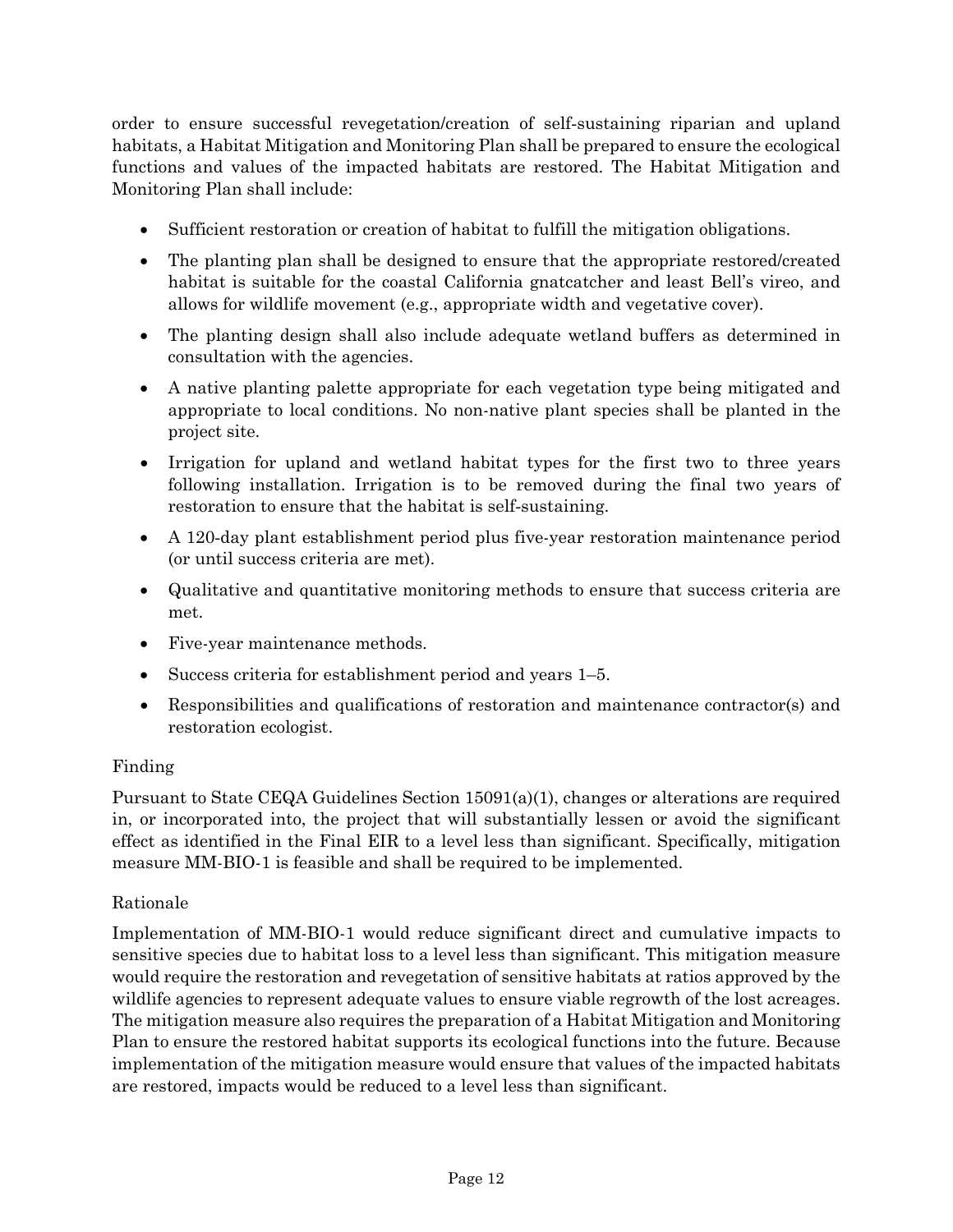### Impact BIO-2

As described in Section 4.3.3 of the Final EIR, the project may impact the nesting success of tree-nesting raptors and nesting birds protected by the federal Migratory Bird Treaty Act and the California Fish and Game Code (Section 3500 et seq.) if grading, vegetation clearing, and/or noise generating activities such as construction are conducted during the breeding season for these taxa (February 15–August 31). Specifically, construction activities could result in removal of active nests of tree-nesting birds or raptors or disruption in breeding success resulting in the disturbance of breeding behaviors. This would be considered a significant impact.

# Mitigation

Impacts to raptors and nesting birds protected by the federal Migratory Bird Treaty Act and the California Fish and Game Code would be mitigated through implementation of MM-BIO-2 and MM-BIO-3:

# MM-BIO-2 Protocol and Pre-construction Surveys

To avoid and minimize impacts to nesting birds and raptors, vegetation removal and grading shall occur outside of the nesting bird season (February 1 through August 31). If the breeding season cannot be avoided, the following measures shall be implemented in coordination with the CDFW and USFWS:

- 1. Updated protocol-level surveys for light-footed Ridgway's rail, southwestern willow flycatcher, coastal California gnatcatcher, and least Bell's vireo commenced in spring 2021 to determine the presence or absence of these species. If any of these species are determined to be present, additional avoidance and minimization measures would be implemented consistent with bullets 2 and 3 below and in consultation with the USFWS during the Section 7 permitting process, as well as with CDFW, if state-listed species are present and the breeding season cannot be avoided. Impacts on occupied habitat for listed species (e.g., coastal California gnatcatcher, least Bell's vireo and/or Ridgway's rail) will be mitigated through the Federal Endangered Species Act and/or California Endangered Species Act permitting process (e.g., Section 7, Section 2081) and implementation of all required permit conditions and conservation measures therein.
- 2. During the avian breeding season, a qualified Project Biologist shall conduct a preconstruction avian nesting survey no more than 3 days prior to vegetation disturbance or site clearing. If there is a break of 5 days or more in construction activities during the breeding season, a new nesting bird survey shall be conducted before these activities begin again.
- 3. The preconstruction survey shall cover all reasonably potential nesting locations on and within 300 feet of the proposed construction activities areas, including off-site areas. If an active nest is found during the preconstruction avian nesting survey, a qualified Project Biologist shall implement a 300‐foot minimum avoidance buffer for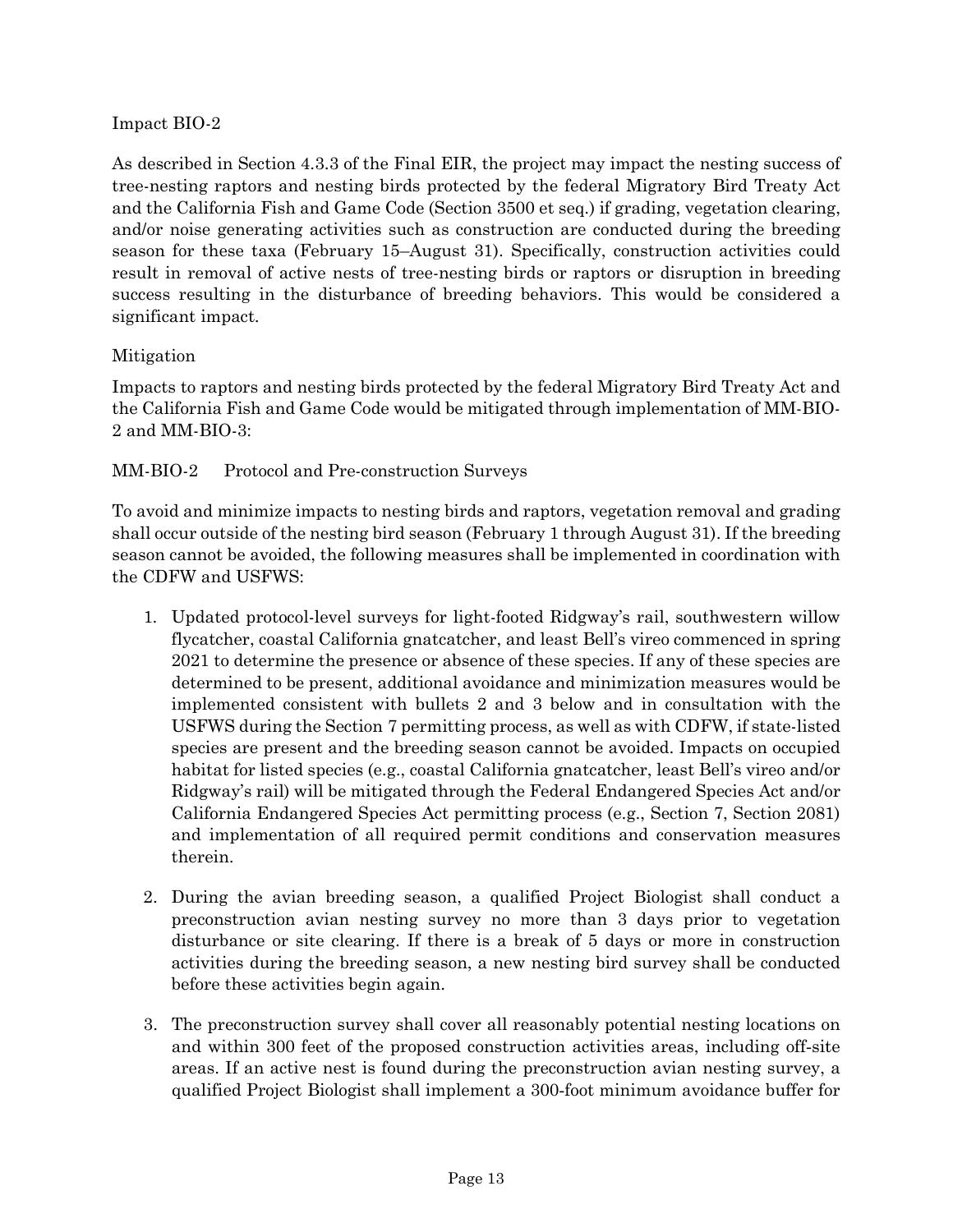light-footed Ridgway's rail, southwestern willow flycatcher, coastal California gnatcatcher, least Bell's vireo, and other passerine birds, and a 500‐foot minimum avoidance buffer for all raptor species. The nest site area shall not be disturbed until the nest becomes inactive or the young have fledged. Final avoidance buffers required during construction, pre-construction surveys, as well as avoidance and minimization measures specific to this species, will be set in coordination with USFWS and/or CDFW.

# MM-BIO-3 Construction Activities Oversight

A qualified Biologist shall be responsible for monitoring the limits of construction activity, mitigation measures, design considerations, and project conditions during all phases of the project. The Project Biologist shall conduct the following:

- 1. Attend the preconstruction meeting with the contractor and other key construction personnel prior to clearing, grubbing, or grading.
- 2. Conduct worker training prior to all phases of construction; this shall include meetings with the contractor and other key construction personnel to explain the importance of restricting work to designated areas prior to clearing, grubbing, or grading. Discussions shall include procedures for minimizing harm to or harassment of wildlife encountered during construction activities prior to clearing, grubbing, and/or grading.
- 3. Conduct pre-construction clearance surveys to detect the presence of nesting birds and sensitive terrestrial wildlife species, such as coast horned lizard, orange‐throated whiptail, and two-striped garter snake.
- 4. Be present on-site to monitor initial vegetation clearing, grubbing, and grading to ensure that mitigation measures are being appropriately followed.
- 5. Periodically monitor the limits of construction as needed to ensure that the construction boundaries are marked and not breached.
- 6. Prepare a post‐construction monitoring report for submittal to the City. The report shall substantiate the supervision of the clearing, grubbing, and/or grading activities, and shall provide a final assessment of biological impacts.

#### Finding

Pursuant to State CEQA Guidelines Section 15091(a)(1), changes or alterations are required in, or incorporated into, the project that will substantially lessen or avoid the significant effect as identified in the Final EIR to a level less than significant. Specifically, mitigation measures MM-BIO-2 and MM-BIO-3 are feasible and shall be required to be implemented.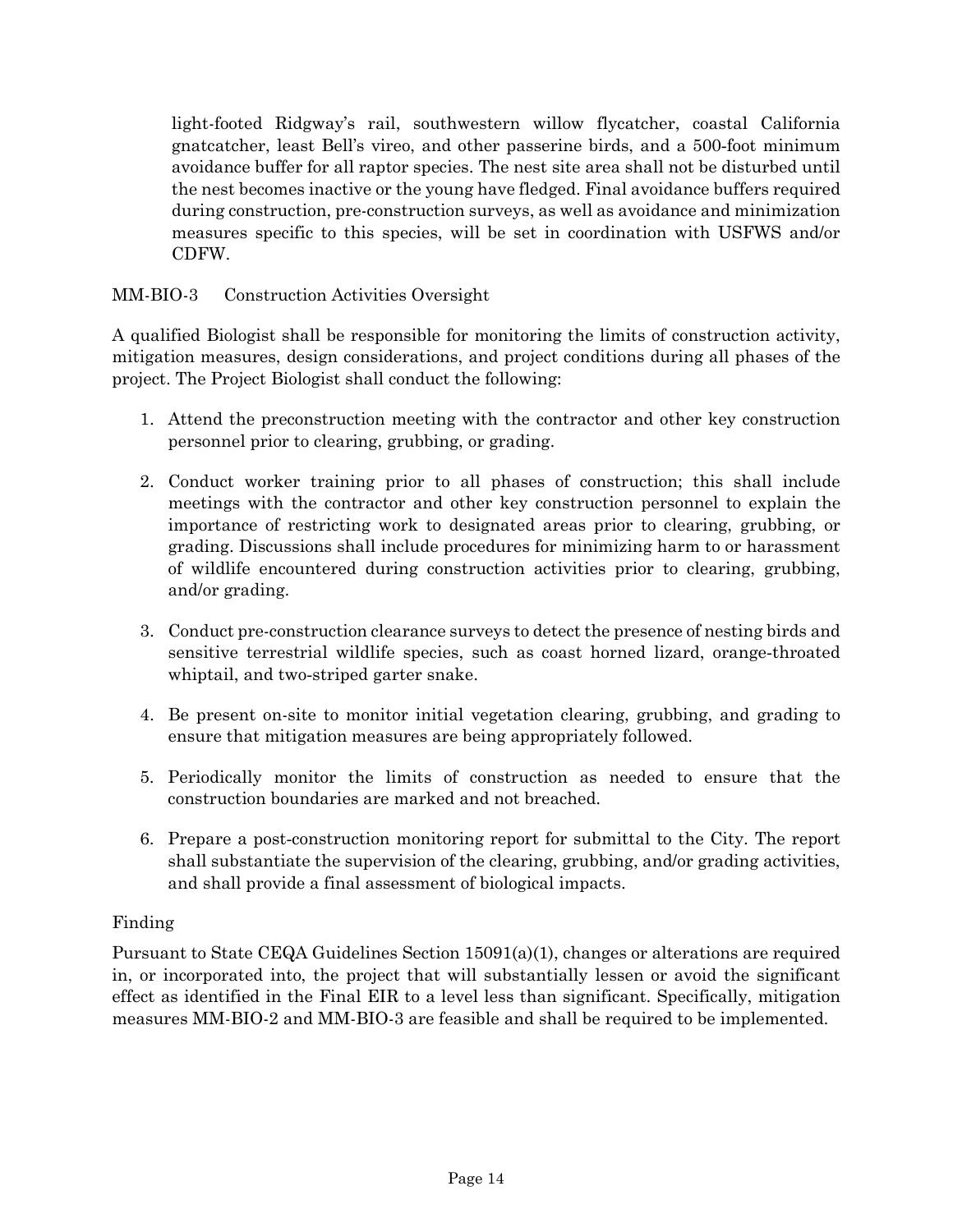# Rationale

Implementation of MM-BIO-2 and MM-BIO-3 would reduce significant direct and cumulative impacts to raptors and nesting birds protected by the federal Migratory Bird Treaty Act and the California Fish and Game Code to a level less than significant. These mitigation measures would require surveys to identify whether raptors and nesting birds are on-site and ensure implementation of appropriate measures to protect these species should they be discovered. MM-BIO-2 would also require implementation of a 300‐foot minimum avoidance buffer for light-footed Ridgway's rail, SWFL, CAGN, LBV, and other passerine birds, and a 500‐foot minimum avoidance buffer for all raptor species. The nest site area shall not be disturbed until the nest becomes inactive or the young have fledged. MM-BIO-3 includes monitoring of initial vegetation clearing, grubbing, and grading to ensure that mitigation measures are being appropriately followed, and periodically monitoring the limits of construction as needed to ensure that the construction boundaries are marked and not breached. Because implementation of these mitigation measures would ensure that raptors and nesting birds are protected, impacts would be reduced to a level less than significant.

#### Impact BIO-3

As described in Section 4.3.3 of the Final EIR, project construction may impact roosting bats that may occur within palms or other trees within the development footprint if vegetation removal activities occurred during bat roosting season, which is generally between March 1 and October 14. Specifically, construction activities could cause a disruption of maternal roosting behavior and/or mortality of immature bats resulting in a significant impact.

#### Mitigation

Impacts to roosting bats would be mitigated through implementation of MM-BIO-4:

#### MM-BIO-4 Bat Avoidance Measures

To avoid the bat maternity season, impacts on individual colonial bats using trees for temporary roosts, and obligate tree bats, tree removal shall occur between October 15 and March 1, unless a focused survey is conducted within 30 days of vegetation removal activities by a qualified bat biologist. The survey shall consist of a daytime pedestrian survey to inspect for indications of bat use (e.g., occupancy, guano, staining, smells, or sounds) and a night roost/emergence survey. If the bat biologist determines that project areas are currently used or are likely to be used as a bat maternity roost, and tree removal activities must occur between October 15 and March 1, a two-stage tree removal process over two consecutive days shall be implemented for trees that may support colonial roosts (i.e., trees with cavities, crevices, or exfoliating bark):

- Step 1: Small branches and small limbs containing no cavity, crevice, or exfoliating bark are removed with chainsaws under field supervision by a qualified bat biologist; and
- Step 2: The remainder of the tree is to be removed the following day. The disturbance caused by chainsaw noise and vibration, coupled with the physical alteration, has the effect of causing colonial bat species to abandon the roost tree after nightly emergence for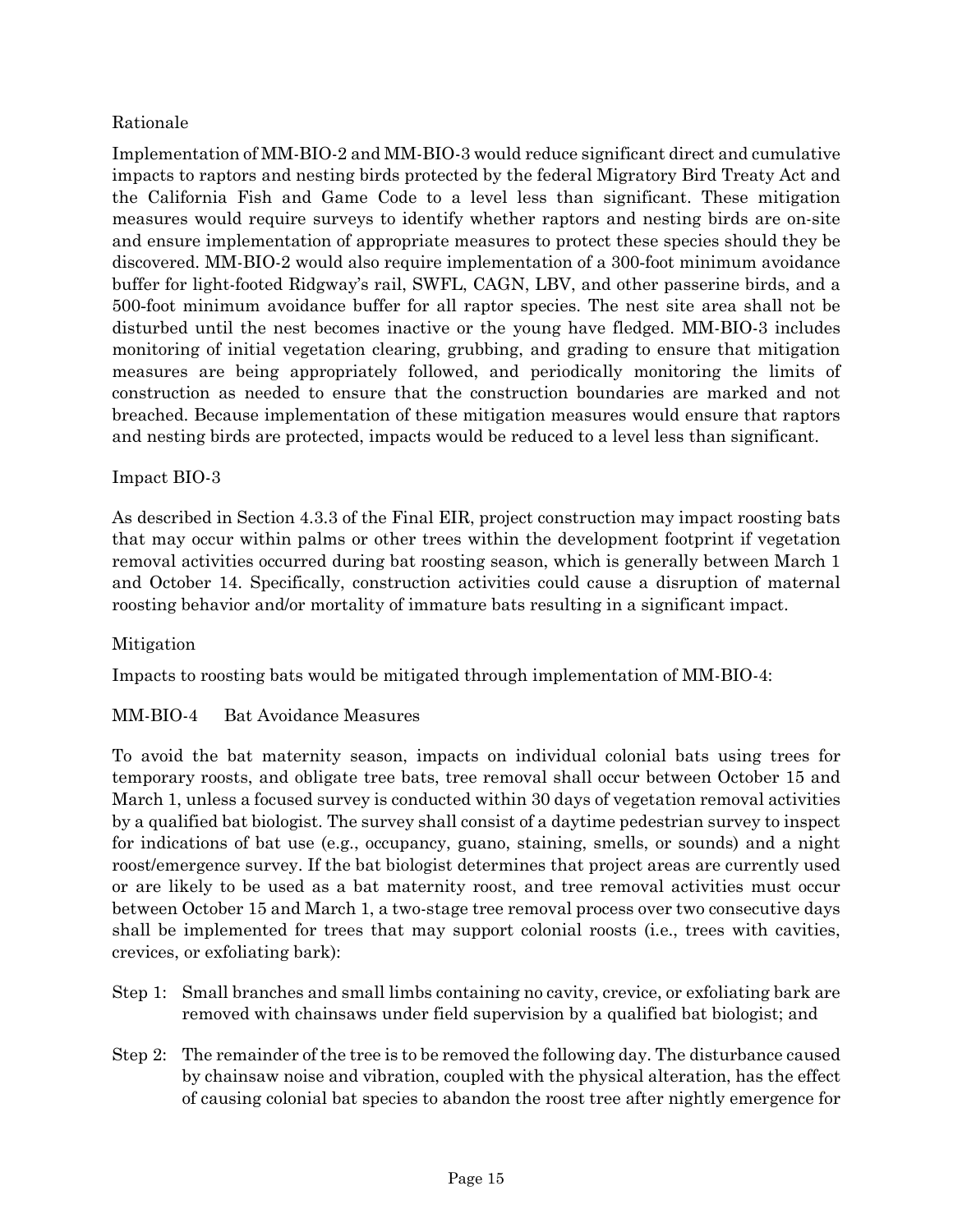foraging. Removing the tree the next day prevents re-habituation and re-occupation of the altered tree.

If these procedures are followed and it is determined that construction activities or site development still may cause roost abandonment, vegetation removal activities shall cease and not commence until roost sites have been replaced. To replace tree roosts, elevated bat houses shall be installed outside of, but near, the construction area. Placement and height will be determined by a qualified wildlife biologist, but the bat house would be at least 15 feet high. The number of bat houses required will depend on the size and number of colonies found, but at least one bat house will be installed for each pair of bats (if occurring individually), or of sufficient size and number to accommodate each colony of bats to be relocated.

# Finding

Pursuant to State CEQA Guidelines Section 15091(a)(1), changes or alterations are required in, or incorporated into, the project that will substantially lessen or avoid the significant effect as identified in the Final EIR to a level less than significant. Specifically, mitigation measure MM-BIO-4 is feasible and shall be required to be implemented.

# Rationale

Implementation of MM-BIO-4 would reduce significant direct and cumulative impacts to roosting bats to a level less than significant. This mitigation measure would require tree removal to occur between October 15 and March 1, unless a focused survey is conducted within 30 days of vegetation removal activities by a qualified bat biologist. If roosting bats are discovered, the mitigation measure includes a two-step process to avoid impacts to roosting bats. If these procedures are followed and it is determined that construction activities or site development still may cause roost abandonment, vegetation removal activities shall cease and not commence until roost sites have been replaced per specific guidelines. Because implementation of this mitigation measure would ensure that roosting bats are protected, impacts would be reduced to a level less than significant.

#### Impact BIO-4

As described in Section 4.3.3 of the Final EIR, potential increased exposure of vegetation communities to non-native exotic plant species could impact special status wildlife species who rely on these vegetation communities as habitat resulting in a significant impact.

# Mitigation

Impacts associated with increased exposure of vegetation communities to non-native exotic plant species would be mitigated through implementation of MM-BIO-1 described above.

# Finding

Pursuant to State CEQA Guidelines Section 15091(a)(1), changes or alterations are required in, or incorporated into, the project that will substantially lessen or avoid the significant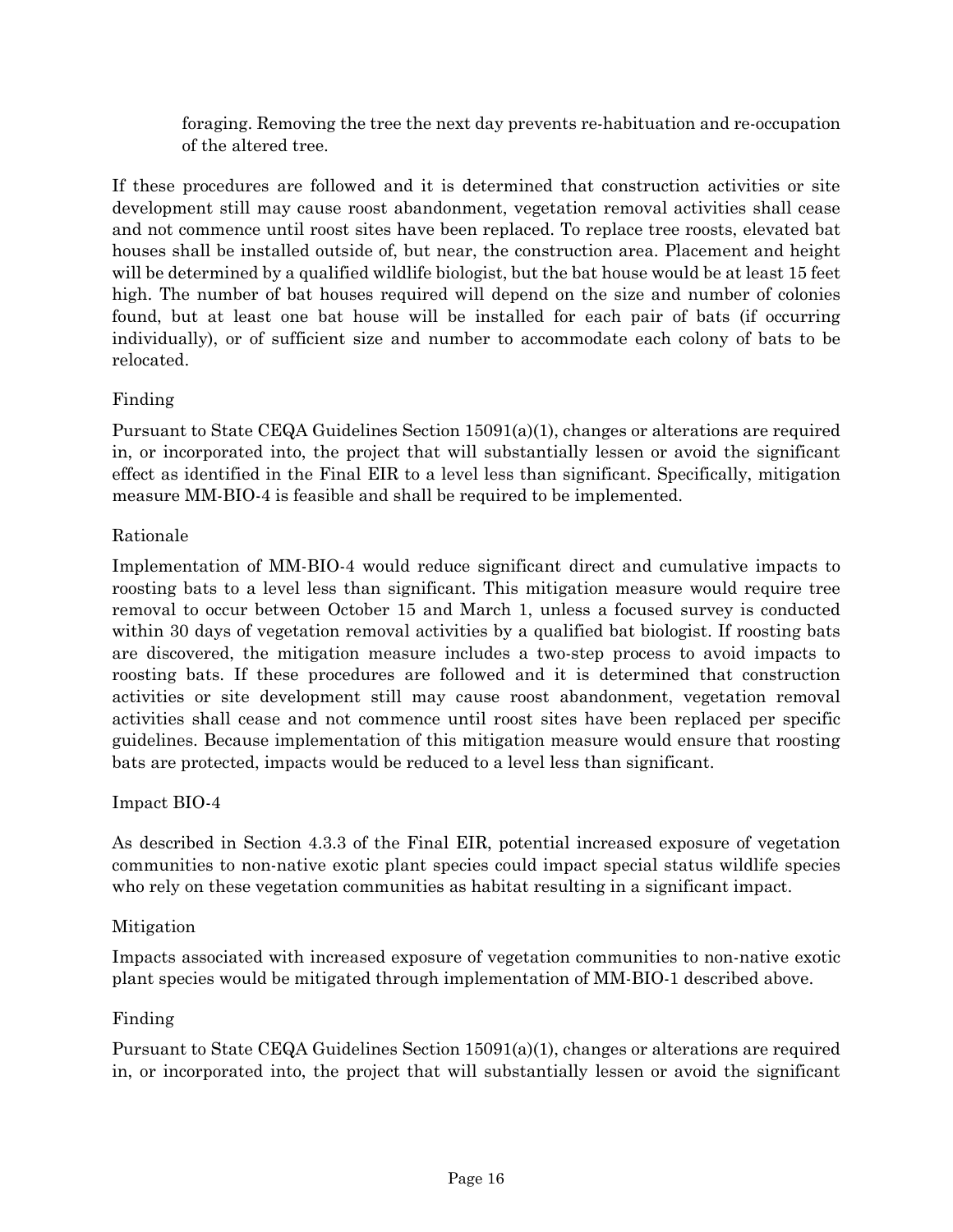effect as identified in the Final EIR to a level less than significant. Specifically, mitigation measure MM-BIO-1 is feasible and shall be required to be implemented.

# Rationale

Implementation of MM-BIO-1 would reduce significant direct and cumulative impacts associated with increased exposure of vegetation communities to non-native exotic plant species to a level less than significant. This mitigation measure would require the onsite restoration and revegetation of sensitive habitats at ratios approved by the wildlife agencies to represent adequate values to ensure viable regrowth of the lost acreages. The restoration and revegetation activities would include targeting the removal of invasive non-native species within the entire parcel as well as a requirement to utilize native planting palette appropriate for each vegetation type. Additionally, the required five-year restoration maintenance period (or until success criteria are met) would include measures to prevent the spread of invasives by actively removing them. Furthermore, the success criteria for the establishment period and subsequent five-year restoration maintenance period would include measures to ensure invasives are kept at a low percentage. Once the five-year restoration maintenance period is over, the restoration and revegetation areas would transition into long-term management and would continue to be maintained in perpetuity, thereby further preventing the spread of invasives. Because implementation of this mitigation measure would include measures to prevent the spread of invasives, impacts would be reduced to a level less than significant.

#### Impact BIO-5

As described in Section 4.3.3 of the Final EIR, potential increased exposure of vegetation communities to invasive shot hole borer (ISBH) could impact special status wildlife species who rely on these vegetation communities as habitat resulting in a significant impact.

#### Mitigation

Impacts associated with increased exposure of vegetation communities to ISBH would be mitigated through implementation of MM-BIO-5:

MM-BIO-5 Invasive Shot Hole Borer Avoidance Measure

The Project Proponent and/or City shall implement the following measures to reduce the potential for spreading ISHBs because of project activities:

- 1. A qualified Biologist shall be responsible for monitoring for signs of infestation from ISHBs on-site, within 500 feet of the project site, and within restoration materials used for restoration activities.
- 2. The Biologist shall conduct an environmental awareness training prior to vegetation clearing and prior to the commencement of restoration activities for on-site workers regarding ISHB and its spread.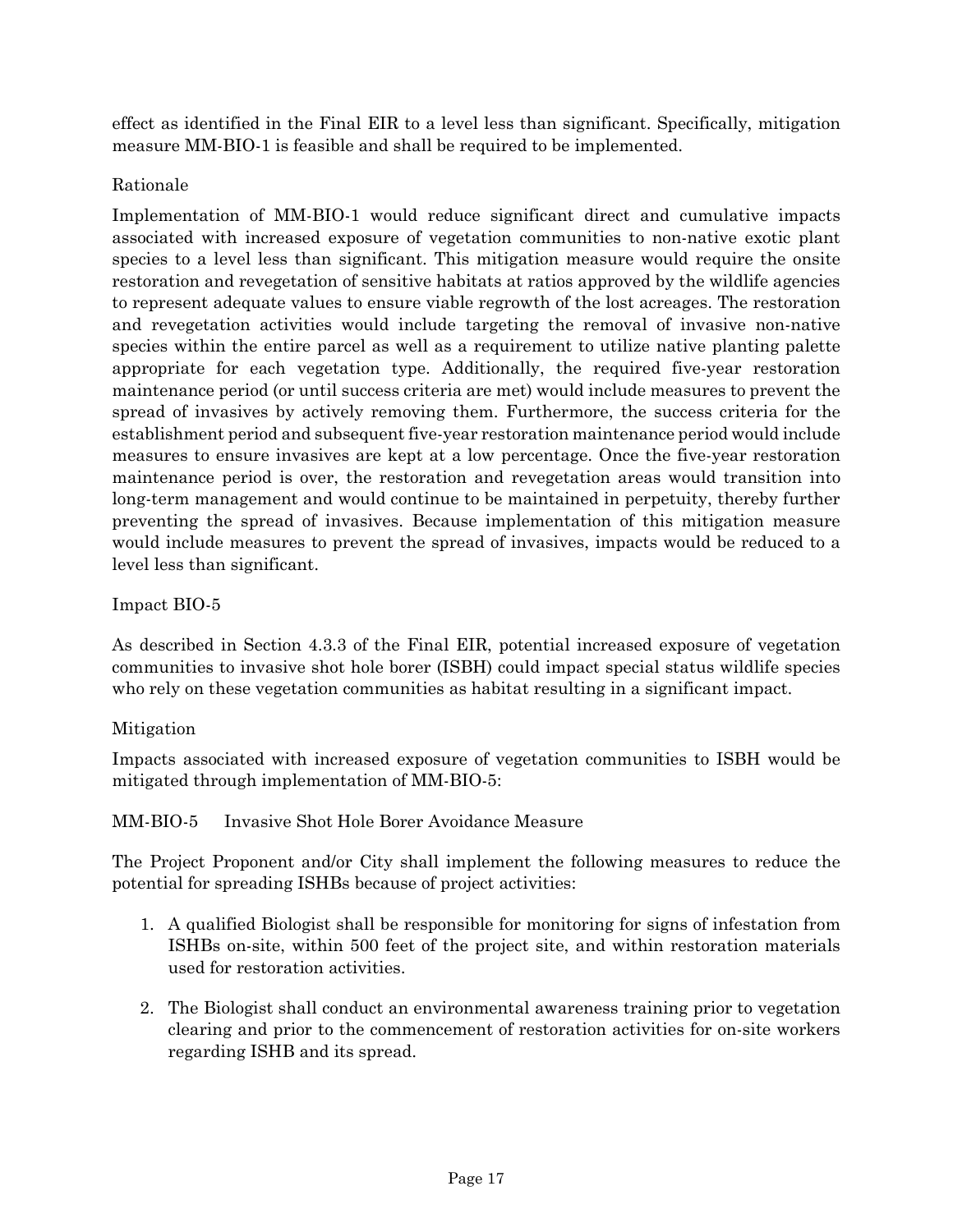- 3. Signs of ISHB infestation shall be reported to CDFW and University of Riverside's Eskalen Lab (eskalenlab.ucr.edu); this includes sugary exudate ("weeping") on trunks or branches and ISHB entry/exit-holes (about the size of the tip of a ballpoint pen).
- 4. If signs of ISHB infestation are noted on-site, additional best management practices shall be required, including but not limited to:
	- Equipment disinfection.
	- Pruning in infested areas where project activities may occur.
	- Avoidance and minimization of transport of potential host tree materials.
	- Chipping potential host materials to less than 1 inch prior to delivering to a landfill.
	- Chipping potential host materials to less than 1 inch prior to composting on-site.
	- Solarization of cut logs and/or burning of potential host tree materials.

# Finding

Pursuant to State CEQA Guidelines Section 15091(a)(1), changes or alterations are required in, or incorporated into, the project that will substantially lessen or avoid the significant effect as identified in the Final EIR to a level less than significant. Specifically, mitigation measure MM-BIO-5 is feasible and shall be required to be implemented.

# Rationale

Implementation of MM-BIO-5 would reduce significant direct and cumulative impacts associated with increased exposure of vegetation communities to ISBH to a level less than significant. This mitigation measure would include measures to prevent the spread of ISBH such as monitoring for signs of infestation from ISHBs on-site and conducting an environmental awareness training prior to vegetation clearing and prior to the commencement of restoration activities for on-site workers regarding ISHB and its spread. If signs of ISHB infestation are noted on-site, additional best management practices shall be required to prevent their spread. Because implementation of this mitigation measure would include measures to prevent the spread of ISHB, impacts would be reduced to a level less than significant.

# *Significance Determinations Threshold 2: Sensitive Riparian Habitats*

Pursuant to Issue 2, a significant impact would occur if the project would result in a substantial adverse impact on any riparian habitat or other sensitive natural community identified in local or regional plans, policies, regulations, or by the CDFW or USFWS.

# Impact BIO-6

As described in Section 4.3.4 of the Final EIR, project grading, clearing, and other construction-related activities would result in temporary and permanent removal of sensitive riparian habitats that would consist of 0.73 acre of arroyo willow thickets, 0.07 acre of cattail marsh, 0.02 acre of coyote brush scrub, 0.07 acre of mule fat thickets, 0.07 acre of San Diego sunflower scrub, and 0.08 acre of sycamore trees. Impacts to these sensitive habitats would be significant.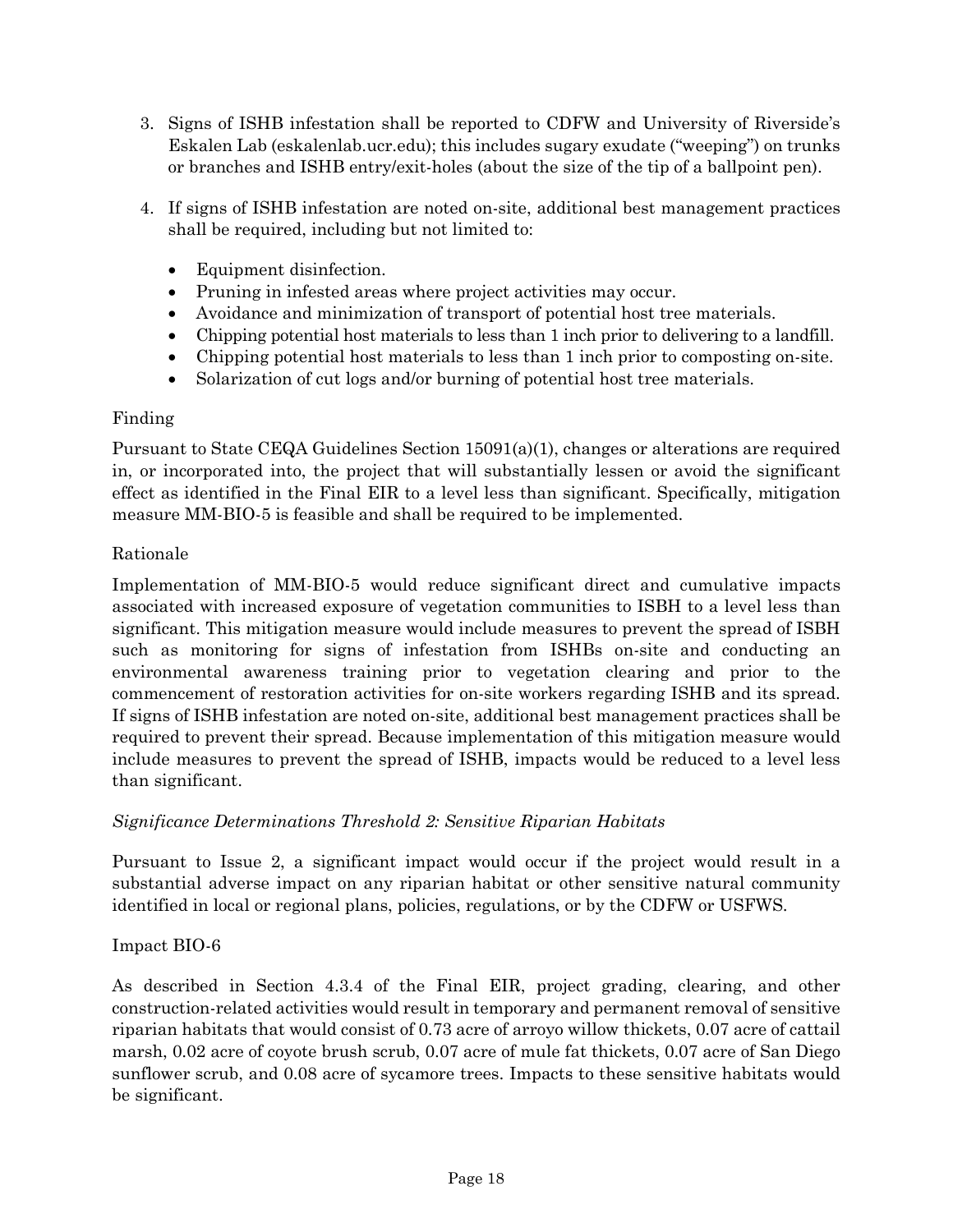# Mitigation

Impacts to sensitive riparian habitats would be mitigated through implementation of MM-BIO-1 and MM-BIO-3 described above.

### Finding

Pursuant to State CEQA Guidelines Section 15091(a)(1), changes or alterations are required in, or incorporated into, the project that will substantially lessen or avoid the significant effect as identified in the Final EIR to a level less than significant. Specifically, mitigation measures MM-BIO-1 and MM-BIO-3 are feasible and shall be required to be implemented.

# Rationale

Implementation of MM-BIO-1 and MM-BIO-3 would reduce significant direct and cumulative impacts to sensitive riparian habitats to a level less than significant. MM-BIO-1 would require the restoration and revegetation of sensitive habitats at ratios approved by the wildlife agencies to represent adequate values to ensure viable regrowth of the lost acreages. The mitigation measure also requires the preparation of a Habitat Mitigation and Monitoring Plan to ensure the restored habitat supports its ecological functions into the future. MM-BIO-3 includes measures to monitor initial vegetation clearing, grubbing, and grading and periodically monitor the limits of construction as needed to ensure that the construction boundaries are not breached in order to avoid unnecessary impacts to sensitive riparian habitats. Because implementation of the mitigation measure would ensure that values of the impacted riparian habitats are restored, impacts would be reduced to a level less than significant.

#### *Significance Determinations Threshold 3: Jurisdictional Wetlands and Waters*

Pursuant to Issue 3, a significant impact would result in a substantial adverse impact on federally protected wetlands (including, but not limited to, marsh, vernal pool, coastal, etc.) through direct removal, filling, hydrological interruption, or other means.

#### Impact BIO-7

As described in Section 4.3.5 of the Final EIR, the project would impact 1.23 acres of USACE/RWQCB non‐wetland waters, 1.68 acres of waters of the State under RWQCB jurisdiction, and 2.49 acres of CDFW jurisdictional waters. Impacts to jurisdictional wetlands and waters would be significant.

#### Mitigation

Impacts to jurisdictional wetlands and waters would be mitigated through implementation of MM-BIO-6:

#### MM-BIO-6 Compensatory Mitigation for Jurisdictional Waters

Impacts to jurisdictional wetlands and waters shall be mitigated on-site by constructing a 4.39-acre earthen channel traversing the northwestern boundary of the project site and connecting to the existing storm drain that outlets to the Sweetwater River. This earthen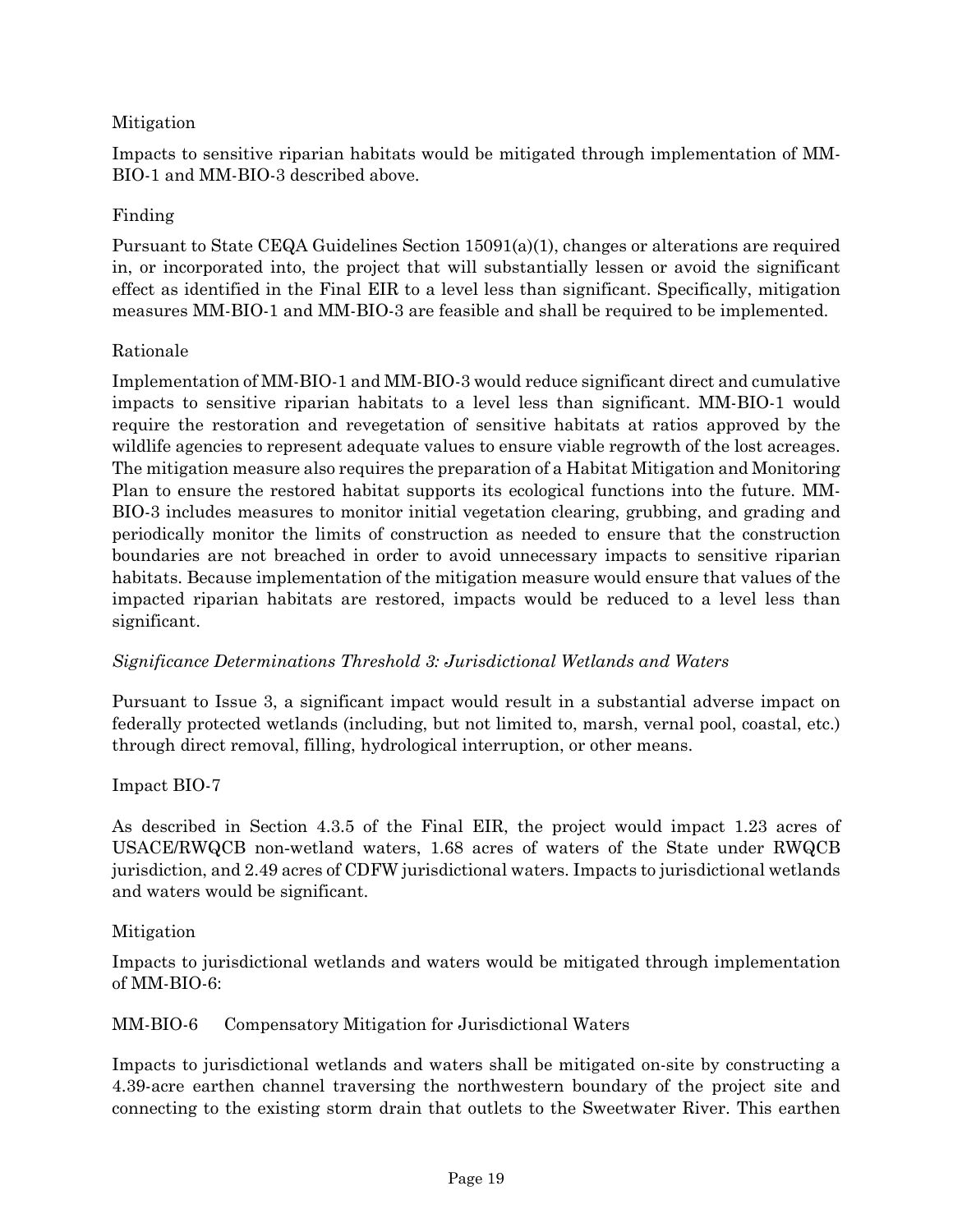channel shall recontour and redirect approximately 2,012 linear feet of the unnamed creek, preserve the existing drainage pattern and jurisdictional wetlands and waters resources where feasible, and mitigate temporary and permanent impacts through compensatory mitigation.

Direct impacts on jurisdictional wetlands and waters shall be mitigated through implementation of the Habitat Mitigation and Monitoring Plan described in MM-BIO-1, resulting in habitat creation and restoration of higher quality than the habitat that is being impacted. Up to 0.49 acre of waters of the U.S. and an additional 0.60 acre of waters of the State is proposed for rehabilitation. Additionally, a total of 1.22 acres of CDFW jurisdictional waters is also proposed for rehabilitation. Restoration credits are proposed for the remainder of the restored channel. Up to 4.04 acres of waters of the U.S. and State and up to 4.72 acres of CDFW jurisdictional waters will be re-established. On-site mitigation would be protected in-perpetuity, recording a land protection mechanism over the site. On-site mitigation would enter into long-term management once five-year success criteria are met. CarMax would be responsible for funding the long-term management through the funding of a non-wasting endowment.

In addition to the on-site restoration activities, a minimum of 0.78 acre of offsite mitigation in the form of waters of the U.S and State restoration credits would also be purchased at an Approved Mitigation Bank. Final offsite mitigation requirements will be determined through the approval process with the resource agencies.

# Finding

Pursuant to State CEQA Guidelines Section 15091(a)(1), changes or alterations are required in, or incorporated into, the project that will substantially lessen or avoid the significant effect as identified in the Final EIR to a level less than significant. Specifically, mitigation measure MM-BIO-6 is feasible and shall be required to be implemented.

# Rationale

Implementation of MM-BIO-6 would reduce significant direct and cumulative impacts to jurisdictional wetlands and waters to a level less than significant. This mitigation measure would require that direct impacts on jurisdictional wetlands and waters shall be mitigated through implementation of the Habitat Mitigation and Monitoring Plan described in MM-BIO-1, resulting in habitat creation and restoration of higher quality than the habitat that is being impacted. On-site mitigation would be protected in-perpetuity and enter into longterm management once five-year success criteria are met. CarMax would be responsible for funding the long-term management through the funding of a non-wasting endowment. In addition to the on-site restoration activities, a minimum of 0.78 acre of offsite mitigation in the form of waters of the U.S and State restoration credits would also be purchased at an Approved Mitigation Bank. Because implementation of the mitigation measure would ensure that values of the impacted jurisdictional wetlands and waters are restored, impacts would be reduced to a level less than significant.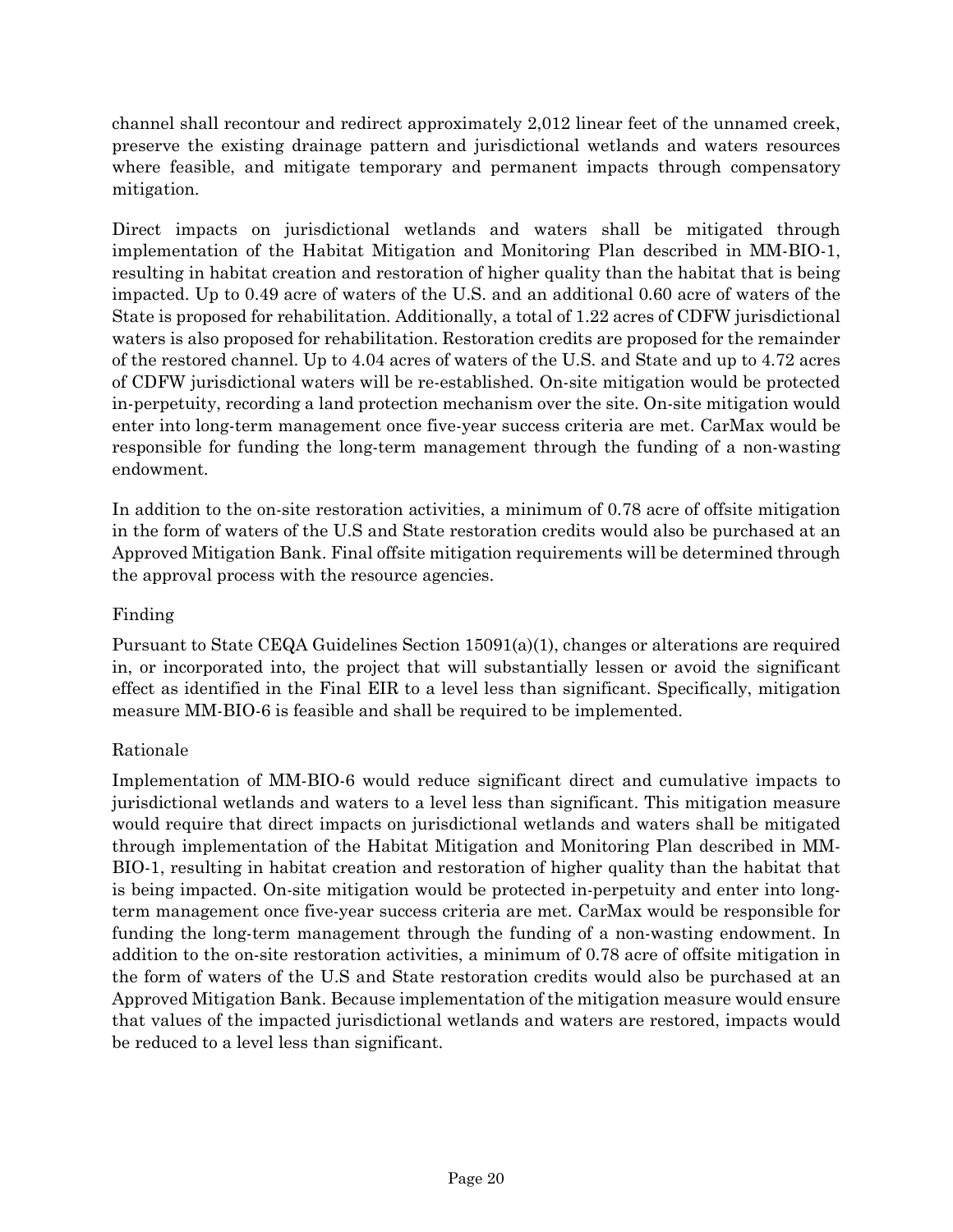# **2. Cultural and Tribal Cultural Resources**

# *Significance Determinations Threshold 2: Archaeological Resources*

Pursuant to Issue 2, a significant impact would occur if the project would cause a substantial adverse change in the significance of an archaeological resource pursuant to Section 15064.5.

#### *Significance Determinations Threshold 4: Tribal Cultural Resources*

Pursuant to Issue 4, a significant impact would occur if the project would cause a substantial adverse change in the significance of a tribal cultural resource, defined in Public Resources Code section 21074 as either a site, feature, place, cultural landscape that is geographically defined in terms of the size and scope of the landscape, sacred place, or object with cultural value to a California Native American tribe, and that is:

- a) Listed or eligible for listing in the California Register of Historical Resources, or in a local register of historical resources as defined in Public Resources Code section 5020.1(k), or
- b) A resource determined by the lead agency, in its discretion and supported by substantial evidence, to be significant pursuant to criteria set forth in subdivision (c) of Public Resources Code Section 5024.1. In applying the criteria set forth in subdivision (c) of Public Resource Code Section 5024.1, the lead agency shall consider the significance of the resource to a California Native American.

Impact CUL-1

As described in Section 4.4.4 of the Final EIR, the earth work activities within the project site could unearth unknown archaeological resources and tribal cultural resources during construction. Impacts to unknown resources would be significant.

#### Mitigation

Impacts to archaeological resources and tribal cultural resources would be mitigated through implementation of MM-CUL-1:

#### MM-CUL-1 Archaeological Monitoring

An archaeological resources monitoring program shall be implemented, which shall include the following:

1. Prior to issuance of a grading permit, the applicant shall provide written verification to the City that a qualified archaeologist has been retained to implement the monitoring program. This verification shall be presented in a letter from the project archaeologist to the City. The City, prior to any preconstruction meeting, shall approve all persons involved in the monitoring program.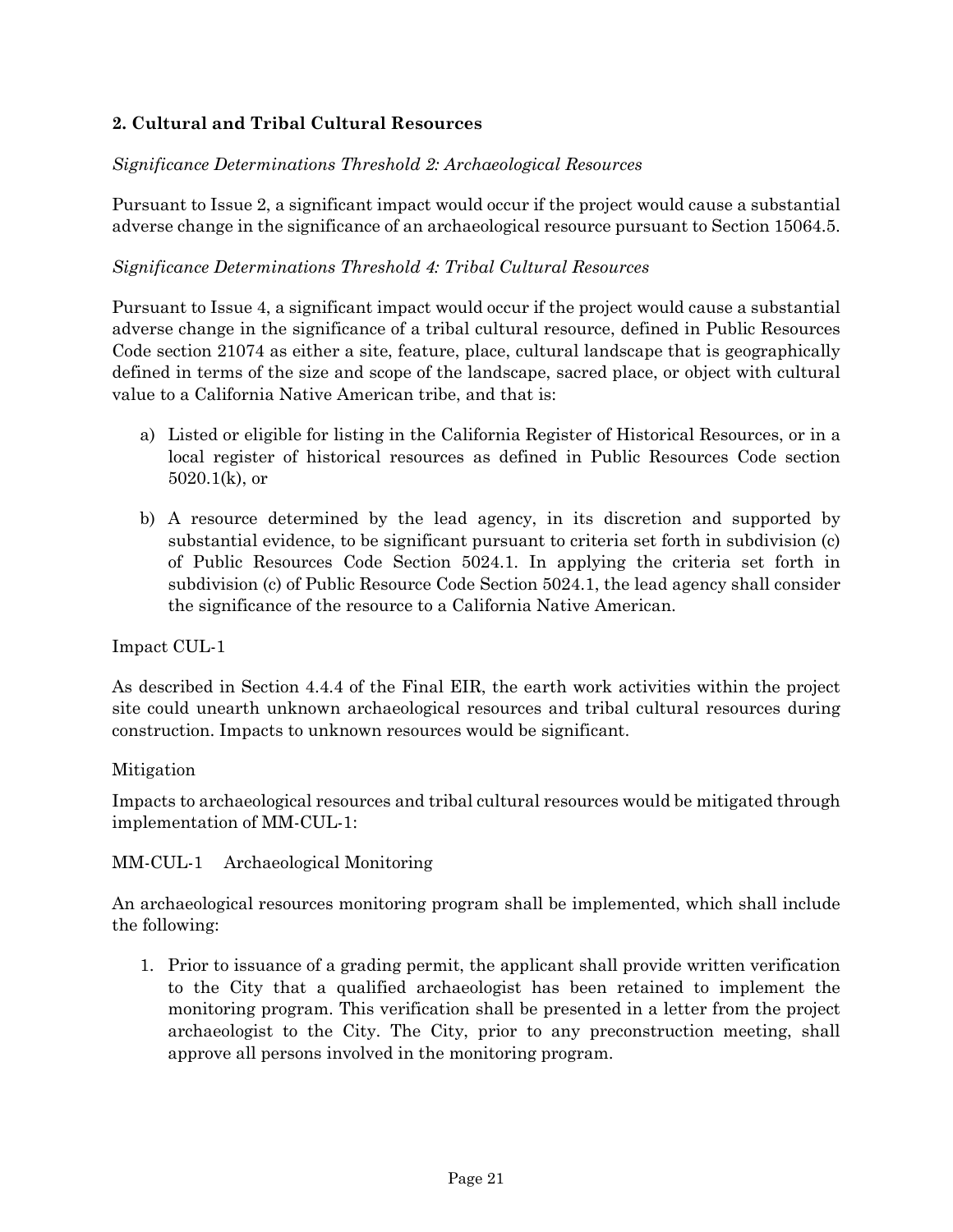- 2. The qualified archaeologist and a Native American representative shall attend the pre-grading meeting with the grading contractors to explain and coordinate the requirements of the monitoring program.
- 3. During the original cutting of previously undisturbed deposits, the archaeological monitor(s), including a Native American monitor, shall be on-site full time to perform inspections of the excavations. The frequency of inspections will depend upon the rate of excavation, the materials excavated, and any discoveries of prehistoric artifacts and features.
- 4. Isolates and clearly non-significant deposits will be minimally documented in the field so the monitored grading can proceed.
- 5. In the event that previously unidentified cultural resources are discovered, the archaeologist shall have the authority to divert or temporarily halt ground disturbance operation in the area of discovery to allow for the evaluation of potentially significant cultural resources. The archaeologist shall contact the City project manager at the time of discovery. The archaeologist, in consultation with the project manager for the lead agency, shall determine the significance of the discovered resources. The lead agency must concur with the evaluation before construction activities will be allowed to resume in the affected area. For significant cultural resources, a Research Design and Data Recovery Program to mitigate impacts shall be prepared by the consulting archaeologist and approved by the lead agency, then carried out using professional archaeological methods.
- 6. Before construction activities are allowed to resume in the affected area, the artifacts shall be recovered and features recorded using professional archaeological methods. The archaeological monitor(s) shall determine the amount of material to be recovered for an adequate artifact sample for analysis.
- 7. All cultural material collected during the grading monitoring program shall be processed and curated according to the current professional repository standards. The collections and associated records shall be transferred, including title, to an appropriate curation facility within San Diego County, to be accompanied by payment of the fees necessary for permanent curation.
- 8. A report documenting the field and analysis results and interpreting the artifact and research data within the research context shall be completed and submitted to the satisfaction of the lead agency prior to the issuance of any building permits. The report will include Department of Parks and Recreation (DPR) Primary and Archaeological Site Forms.
- 9. In the event of the discovery or recognition of any human remains, protocols and procedures noted in the Public Resources Code Section 5097.98, the California Government Code Section 27491, the Health and Safety Code Section 7050.5, and the County of San Diego Historical Resources Guidelines for the treatment of human remains encountered at archaeological sites will be followed, as summarized below:
	- a. There shall be no further excavation or disturbance of the burial location and a reasonable distance around the burial until: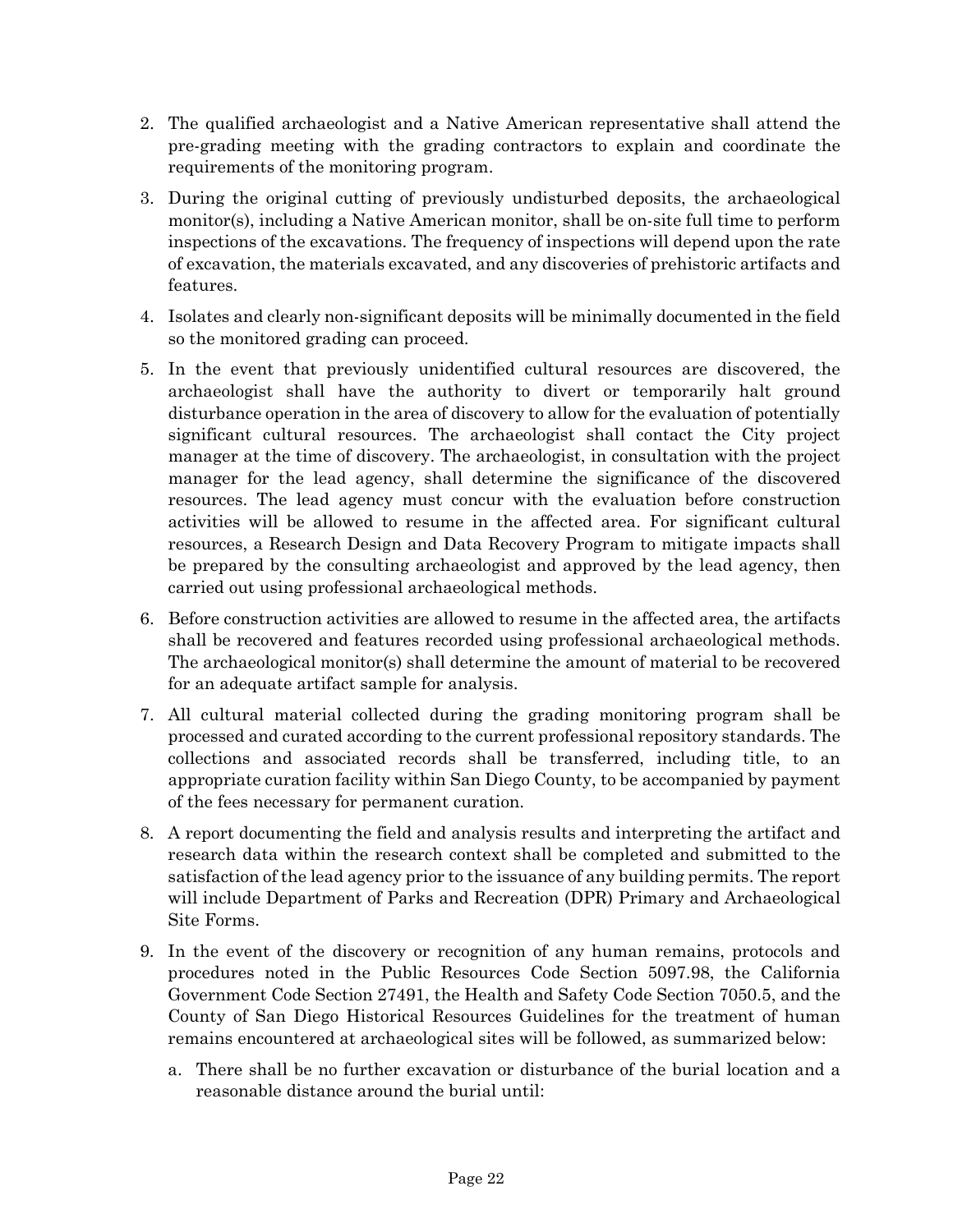- i. A City official is contacted;
- ii. The coroner is contacted to determine that no investigation of the cause of death is required; and
- iii. If the coroner determines the remains are Native American, the coroner shall contact the Native American Heritage Commission (NAHC) within 24 hours. The NAHC shall identify the person or persons it believes to be the most likely descendant (MLD) from the deceased Native American. The MLD may make recommendations to the landowner or the City regarding the excavation work.
- b. Native American human remains and associated funerary items that are removed from the project area of potential effect may be reburied at a location mutually agreed upon by the City, the project applicant/developer, and the MLD. If reinternment of human remains cannot be accomplished at the time of discovery, the MLD shall either take temporary possession of the remains or identify a location for the temporary, but secure, storage of the remains.
- c. For the purposes of this document, human remains are defined as:
	- i. Cremations including the soil surrounding the deposit;
	- ii. Interments including the soil surrounding the deposit; or
	- iii. Associated funerary items.

# Finding

Pursuant to State CEQA Guidelines Section 15091(a)(1), changes or alterations are required in, or incorporated into, the project that will substantially lessen or avoid the significant effect as identified in the Final EIR to a level less than significant. Specifically, mitigation measure MM-CUL-1 is feasible and shall be required to be implemented.

#### Rationale

Implementation of MM-CUL-1 would reduce significant direct and cumulative impacts to archaeological resources and tribal cultural resources to a level less than significant. This mitigation measure would require implementation of specific monitoring actions prior to the start of construction, during construction, and upon completion of construction. Implementation of the mitigation measure would ensure that should archaeological resources or tribal cultural resources be discovered, steps are taken to preserve, document, and record such resources. Because implementation of the mitigation measure would preserve archaeological resources and tribal cultural resources that may be unearthed during construction, impacts would be reduced to a level less than significant.

# **3. Paleontological Resources**

#### *Significance Determinations Threshold 1: Paleontological Resources*

Pursuant to Issue 1, a significant impact would occur if the project would directly or indirectly destroy a unique paleontological resource or site or unique geologic feature.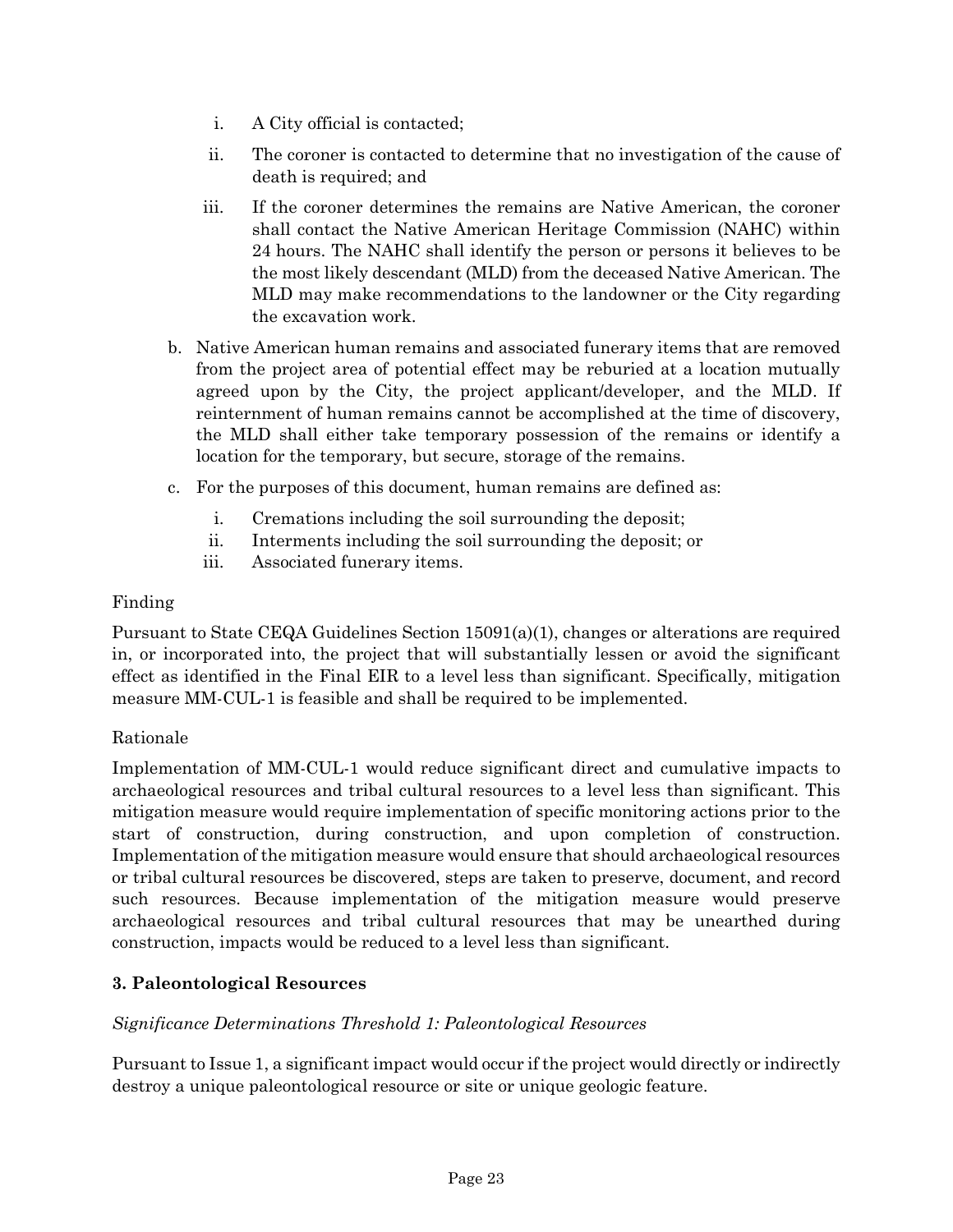Impact PAL-1

As described in Section 4.12.3 of the Final EIR, project excavation and grading within portions of the project site assigned a high paleontological resource sensitivity could destroy undiscovered paleontological resources. Impacts to unknown resources would be significant.

# Mitigation

Impacts to paleontological resources would be mitigated through implementation of MM-PAL-1.

- PAL-1: Paleontological Monitoring
	- 1. Monitoring Plan

Prior to any grading on any portion of the project site, a qualified paleontologist shall be retained by the City to prepare a Monitoring Plan. A qualified paleontologist is an individual with an MS or PhD in paleontology or geology who is familiar with paleontological procedures and techniques. No grading permits shall be issued until the monitoring plan has been approved by the Planning Director.

- 2. Pre-Grading Conference and Paleontological Monitor
	- a. A qualified paleontological monitor shall be present at a pre-grading conference with the developer, grading contractor, and the environmental review coordinator. The purpose of this meeting will be to consult and coordinate the role of the paleontologist in the grading of the site. A qualified paleontologist is an individual with adequate knowledge and experience with fossilized remains likely to be present to identify them in the field and is adequately experienced to remove the resources for further study.
	- b. A paleontologist or designate shall be present during those relative phases of grading as determined at the pre-grading conference. The monitor shall have the authority to temporarily direct, divert or halt grading to allow recovery of fossil remains. At the discretion of the monitor, recovery may include washing and picking of soil samples for micro-vertebrate bone and teeth. The developer shall authorize the deposit of any resources found on the project site in an institution staffed by qualified paleontologists as may be determined by the Planning Director. The contractor shall be aware of the random nature of fossil occurrences and the possibility of a discovery of remains of such scientific and/or educational importance which might warrant a long-term salvage operation or preservation. Any conflicts regarding the role of the paleontologist and/or recovery times shall be resolved by the Planning Director.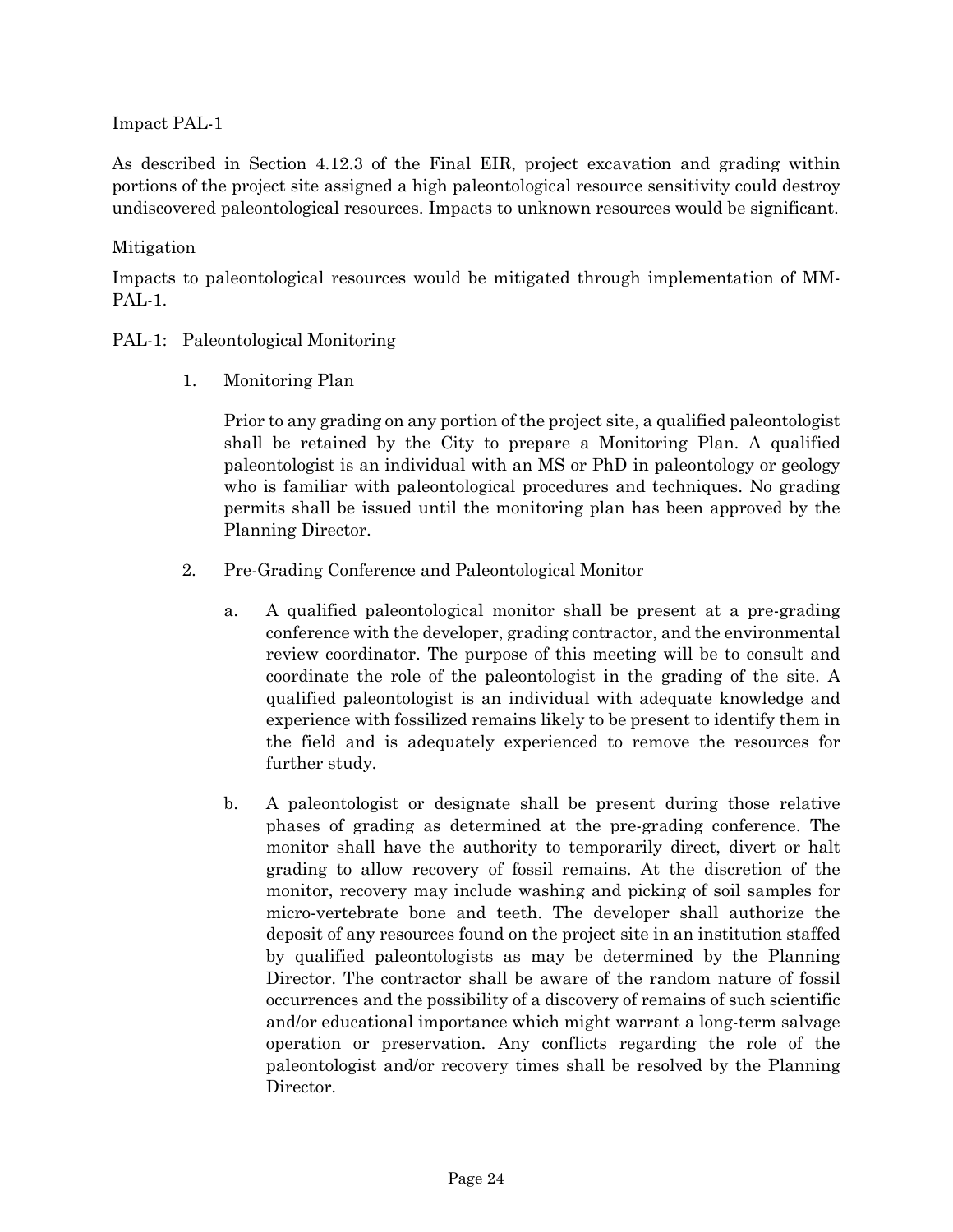- 3. Fossil Recovery and Curation
	- a. If fossils are discovered, the paleontologist (or paleontological monitor) shall recover them. In most cases, this fossil salvage can be completed in a short period of time. However, some fossil specimens (such as complete large mammal skeleton) may require an extended salvage period. In these instances the paleontologist (or paleontological monitor) shall be allowed to temporarily direct, divert, or halt grading to allow recovery of fossil remains in a timely manner. Because of the potential for the recovery of small fossil remains, such as isolated mammal teeth, it may be necessary in certain instances, to set up a screen-washing operation on the site.
	- b. Fossil remains collected during the monitoring and salvage portion of the mitigation program shall be cleaned, repaired, sorted, and cataloged.
	- c. Prepared fossils, along with copies of all pertinent field notes, photos, and maps, shall either be deposited (as a donation) in a scientific institution with permanent paleontological collections such as the San Diego Natural History Museum or retained by the City and displayed to the public at an appropriate location such as a library or City Hall.
- 4. Monitoring Report

Prior to occupancy of any buildings a paleontological monitoring report shall be submitted to the Planning Director. This report shall describe all the materials recovered and provide a tabulation of the number of hours spent by paleontological monitors on the site.

# Finding

Pursuant to State CEQA Guidelines Section 15091(a)(1), changes or alterations are required in, or incorporated into, the project that will substantially lessen or avoid the significant effect as identified in the Final EIR to a level less than significant. Specifically, mitigation measure MM-PAL-1 is feasible and shall be required to be implemented.

# Rationale

Implementation of MM-PAL-1 would reduce significant direct and cumulative impacts to paleontological resources to a level less than significant. This mitigation measure would require implementation of specific monitoring actions prior to start of construction, during construction, and upon completion of construction. Implementation of the mitigation measure would ensure that should paleontological resources be discovered, steps are taken to preserve, document, and record such resources. Because implementation of the mitigation measure would preserve paleontological resources that may be unearthed during construction, impacts would be reduced to a level less than significant.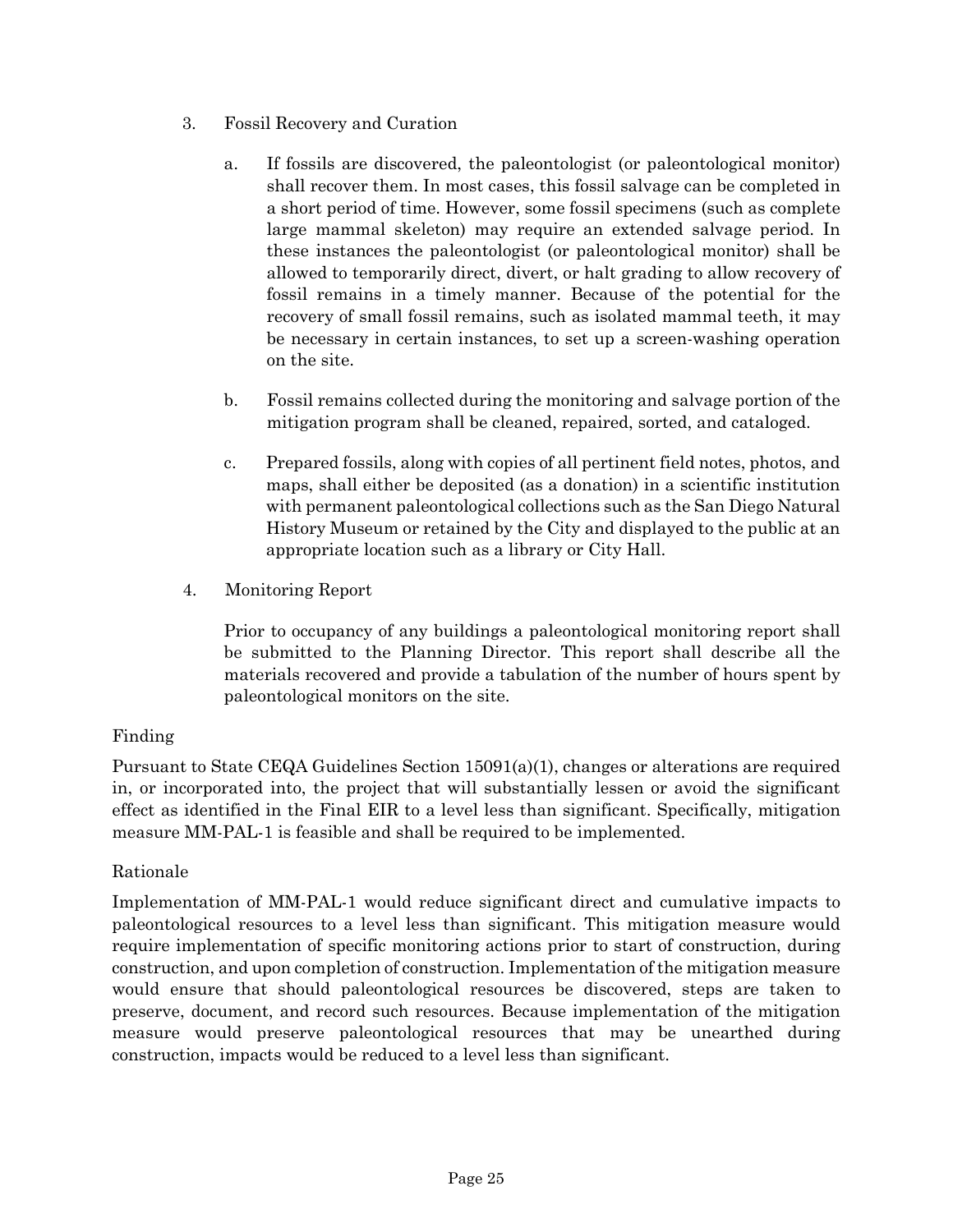# **B. Impacts that can only be Mitigated to Less than Significant Levels by Another Jurisdiction: Findings Pursuant to CEQA Guidelines Section 15091(a)(2)**

No impacts that could only be mitigated to less than significant through the actions of another jurisdiction or public agency were identified in the Final EIR.

# **C. Impacts that would remain Significant and Unavoidable Findings Pursuant to CEQA Guidelines Section 15091(a)(3)**

No impacts in which specific economic, legal, social, technological, or other considerations, which would make mitigation infeasible were identified in the Final EIR.

# X. FINDINGS REGARDING ALTERNATIVES

In accordance with Section 15126.6(a) of the CEQA Guidelines, an EIR must contain a discussion of "a range of reasonable alternatives to a project, or the location of a project, which would feasibly attain most of the basic objectives of the project but would avoid or substantially lessen any of the significant effects of the project, and evaluate the comparative merits of the alternatives." Section 15126.6(f) further states that "the range of alternatives in an EIR is governed by the 'rule of reason' that requires the EIR to set forth only those alternatives necessary to permit a reasoned choice."

The objectives of the project are presented above.

The City Council must consider the feasibility of any alternatives to the project, evaluating whether these alternatives could avoid or substantially lessen significant environmental effects while achieving most of the objectives of the program. The Final EIR includes an analysis of two alternative program scenarios: No Project/No Development Alternative and the Reduced Development Alternative.

The No Project/No Development Alternative would avoid the project's significant impacts requiring mitigation associated with biological resources, cultural and tribal cultural resources, and paleontological resources. While adoption of the No Project/No Development Alternative would maintain the existing undeveloped condition of the site and avoid impacts associated with the project, none of the project objectives would be attained. Therefore, this alternative is rejected as infeasible because it fails to meet any of the project objectives.

Impacts associated with the Reduced Development Alternative associated with biological, cultural and tribal cultural resources, and paleontological resources would still occur under this alternative, but would be slightly reduced due to the smaller project footprint. However, the Reduced Development Alternative would not completely meet all project objectives. The Reduced Development Alternative would only partially meet the objectives of developing an economically viable automobile sales (CarMax) facility that would provide additional commercial opportunities for the City and the San Diego region, generating revenue for the City through sales tax and property tax, and increasing commercial activity at the Westfield Plaza Bonita Mall and surrounding area by introducing new commercial use nearby. The reduced size of the CarMax facility would not achieve these objectives to the same degree as